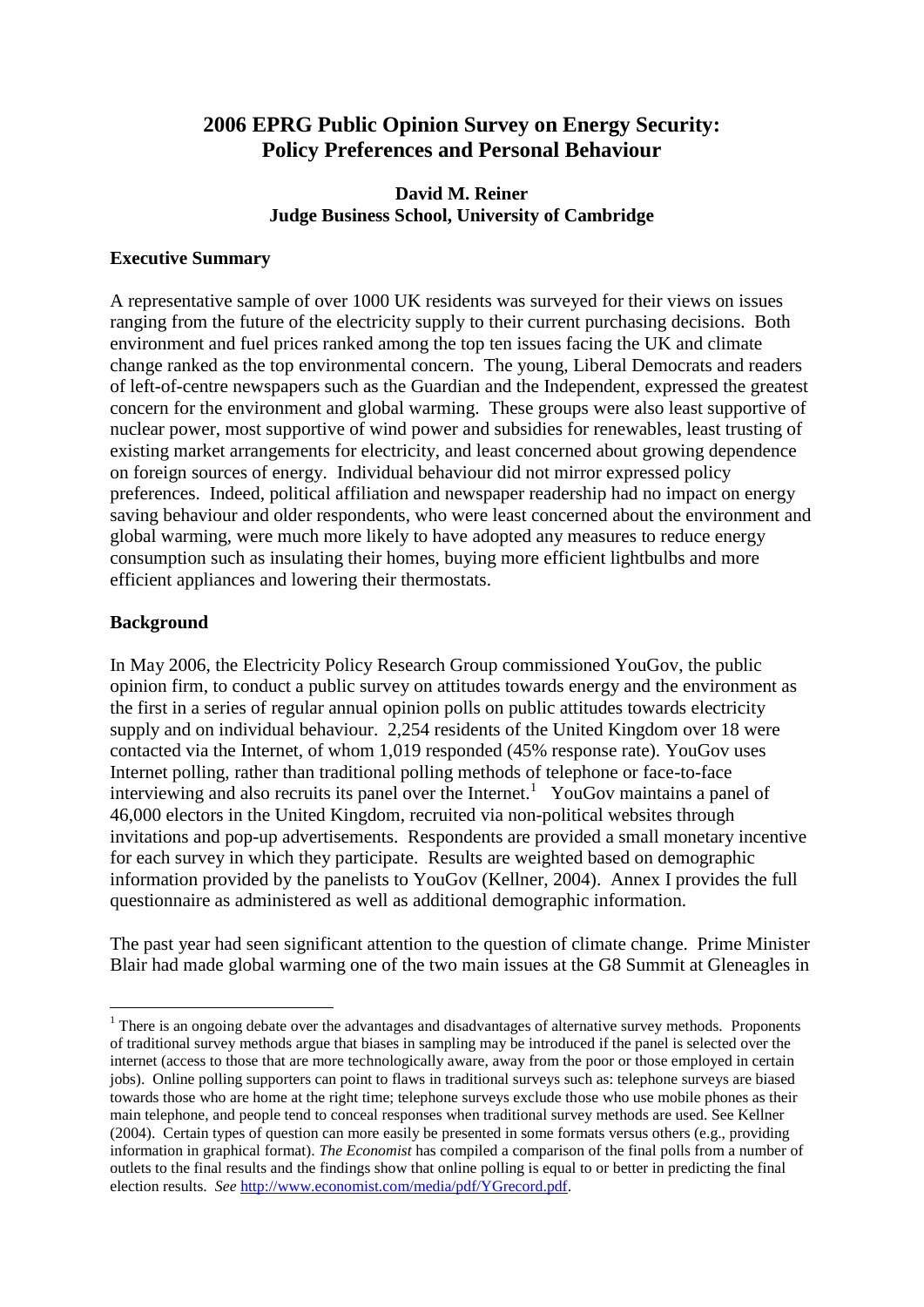the Summer of 2005, and at the time of the survey, the Government was in the process of conducting a major Energy Review into the future of UK energy needs to follow up on its 2003 White Paper (DTI, 2003). Energy had also emerged as an issue at the forefront of the news. Fuel prices had risen rapidly and oil and gas firms have announced records for quarterly profits. This past winter, concerns over the security of the gas supply led major industrial actors to threaten that they might need to shut down facilities because of problems. The very public row between Russia and Ukraine over gas supply caused many to worry about the likely increased reliance of the UK on imported gas for use, primarily, in the electric sector.

Using an internet-based survey instrument, we asked a battery of questions on some of the key policy questions facing the UK electricity sector in the coming years. We also tried to understand whether there was any relationship between policy preferences and the expressed attitudes and actions being taken that impact on energy demand.

This analysis presents only some basic results. Subsequent analysis will investigate additional aspects of the survey including willingness to pay, the role of information and conduct a proper econometric analysis to model the interaction between key variables.

### **General Attitudes**

We surveyed respondents on the three most important overall issues facing the UK (Table 1a) chosen from a prompted list of some 25 priorities. With the addition of fuel prices and pensions, the list of options is similar to that asked in a previous poll on UK attitudes towards climate change and energy technologies that we conducted in September 2004 together with the Massachusetts Institute of Technology (Curry et al 2004; Reiner, 2005) and the results are similar – asylum seekers was the dominant leading concern followed by terrorism, crime and health care, all scoring above 20%. In the current survey, three energy and environment related issues (fuel prices, environment, and energy) were listed in the top twelve, all in the 10%-20% range.

| Asylum seekers |        | 45% Aging population | 8% |
|----------------|--------|----------------------|----|
| Crime          |        | 30% Family values    | 8% |
| Health care    |        | 26% Foreign policy   | 7% |
| Terrorism      |        | 22% Economy          | 7% |
| Pensions       | 22% EU |                      | 5% |
| Fuel prices    |        | 17% Public transport | 4% |
| Environment    |        | 14% Unemployment     | 3% |
| Education      |        | 12% Social Exclusion | 3% |
| Drugs          |        | 11% Euro/Pound       | 2% |
| Race           |        | 11% Welfare          | 2% |
| Poverty        |        | 11% Deficit          | 2% |
| Energy         |        | 10% AIDS             | 1% |
| <b>Taxes</b>   |        | 9% Abortion          | 1% |

### **Table 1a. Most Important Issues Facing the UK Today**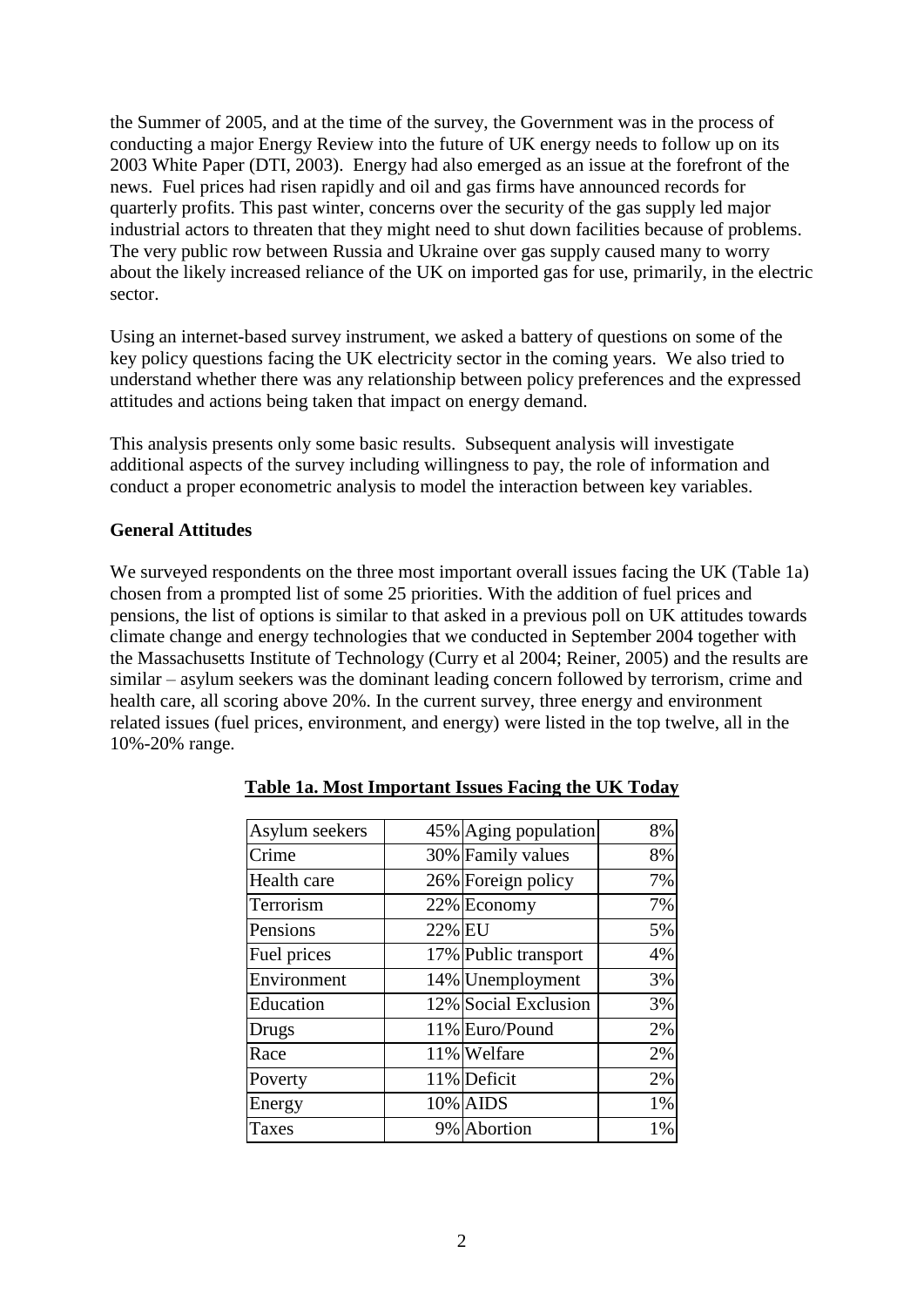A sizable minority also cited pensions and fuel prices, which were not asked in the previous survey, and environment remained virtually identical to the previous survey at 13%. It is worth noting that at the time of the survey, fuel prices were at or near the highest level in two decades. Taxes, the EU and aging population were notably lower as concerns in 2006, although the latter response and pensions are closely related.

As seen in Table 1b, the young were most likely to have listed environment as a top priority compared to issues such as pensions and asylum seekers, which were cited much more frequently by older respondents.

| <b>Concern</b>        | $30$       | 30-44      | 45-59     | $60+$      |
|-----------------------|------------|------------|-----------|------------|
| <b>Asylum seekers</b> | $30\%$ *** | 44%        | 44%       | 49%        |
| <b>Pensions</b>       | $12\%$ *** | $15\%$ *** | $30\%**$  | $37\%$ *** |
| <b>Fuel prices</b>    | 14%        | $11\%$ **  | $19\%$ ** | 16%        |
| <b>Environment</b>    | $20\%$ **  | $22\%$ *** | 15%       | $8%***$    |

|  |  | Table 1b. Breakdown of Most Important Issues by Age Group |
|--|--|-----------------------------------------------------------|
|  |  |                                                           |

Note: \*\*\* indicates significant at 99% confidence level; \*\* 95%; \*90%

Not surprisingly, there are wide differences across the political parties: 51% of self-identified Conservatives list asylum seekers as one of their top three concerns compared to 40% of Labour backers and 22% of Liberal Democrats.

National priorities varied widely with newspaper readership (Table 1c). Environment was actually the top national priority listed by Guardian and Independent readers, whereas it was ranked third by those reading other broadsheets and near the bottom by most tabloid readers.

|                         | Guardian/   | <b>FT/The Times/</b>   | Sun/Star |
|-------------------------|-------------|------------------------|----------|
| Concern                 | Independent | <b>Daily Telegraph</b> |          |
| <b>Asylum seekers</b>   | $10\%$ ***  | 31%***                 | 58% ***  |
| <b>Crime</b>            | 14%***      | 29%                    | $36\% *$ |
| <b>Health care</b>      | 31%         | $23%$ *                | 25%      |
| <b>Terrorism</b>        | 10%***      | $15\%$ **              | 33% ***  |
| <b>Pensions</b>         | 22%         | 28%                    | 16%      |
| <b>Fuel prices</b>      | $3\%***$    | 9% ***                 | 18%      |
| <b>Environment</b>      | 40%***      | $20\% *$               | 8%**     |
| <b>Education</b>        | $21\%$ **   | 18%                    | 9%**     |
| <b>Poverty</b>          | $31\%***$   | 9%                     | 9%**     |
| <b>Energy</b>           | 15%         | 15%                    | 6%       |
| <b>Foreign policy</b>   | $15\%$ ***  | 7%                     | $2\%$ ** |
| <b>Social exclusion</b> | 13%***      | 3%                     | $0\%$ ** |

**Table 1c. Breakdown of Most Important Issues by Newspaper Readership**

Note: \*\*\* indicates significant at 99% confidence level; \*\* 95%; \*90%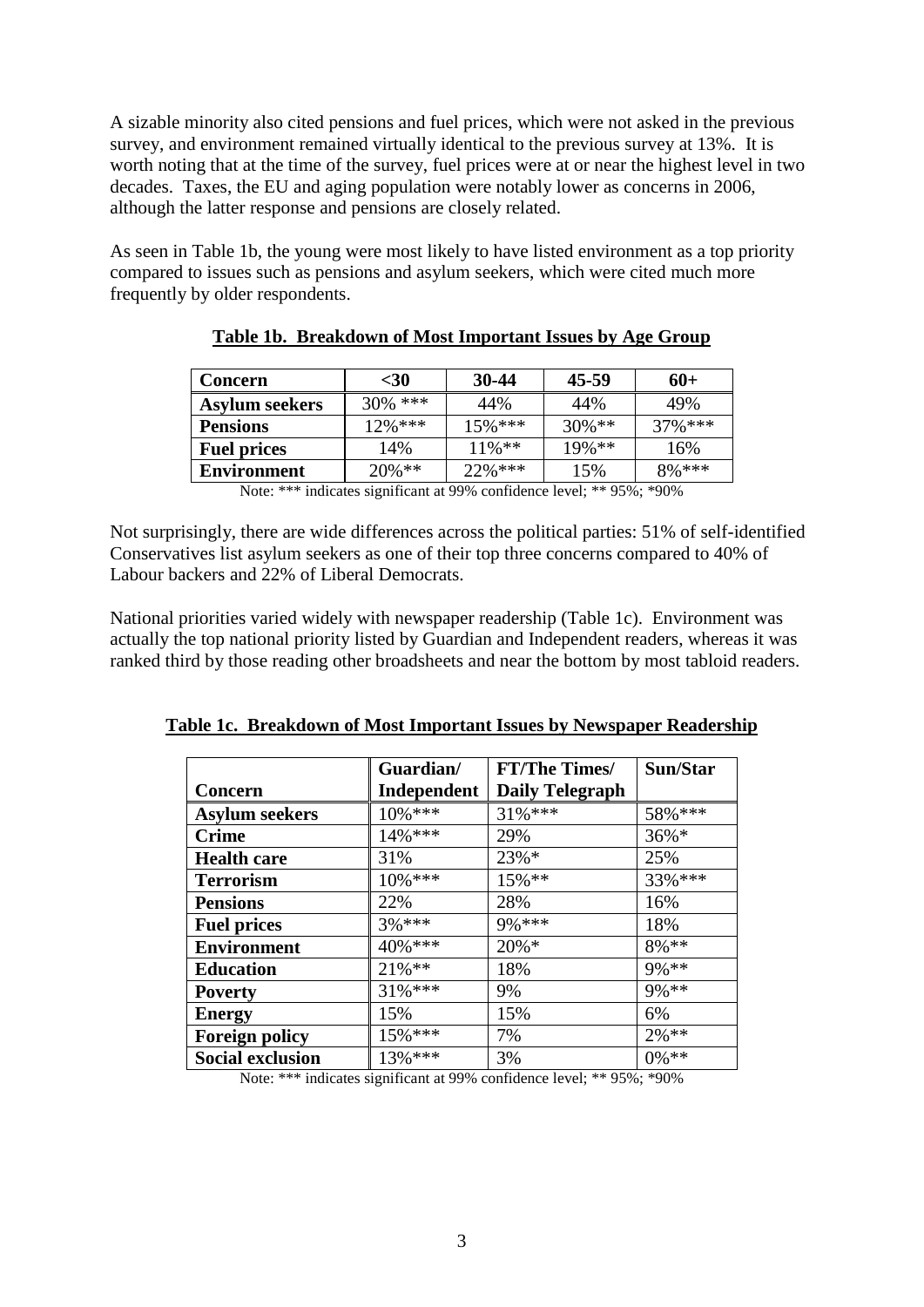## **Environmental Concerns**

We also asked respondents to identify the first and second most important environmental problems facing the UK. Global warming continues to increase as a priority -- 55% listed it as one of the top two environmental concerns compared to 49% in our 2004 survey. Most other responses were virtually identical to 2004 with a slight increase in GM crops and a small decline in concern over water pollution.

| <b>Environmental Concern</b>      | 1st priority | 2nd priority |
|-----------------------------------|--------------|--------------|
| Global warming/ Climate change    | 38%          | 17%          |
| Overpopulation                    | 18%          | 11%          |
| Urban sprawl/ Lack of green space | 11%          | 13%          |
| <b>Resource depletion</b>         | 10%          | 15%          |
| <b>Ozone depletion</b>            | 4%           | 11%          |
| <b>Destruction of ecosystems</b>  | 4%           | 11%          |
| <b>Toxic Waste</b>                | 4%           | 8%           |
| <b>Water pollution</b>            | 2%           | 3%           |
| <b>GM</b> crops                   | 2%           | 3%           |
| <b>Endangered species</b>         | 1%           | 2%           |
| Smog                              | 1%           | 1%           |
| Acid rain                         | 0%           | 0%           |

### **Table 2a. Two most important environmental problems facing the UK today**

On global warming, Labour and Liberal Democrat respondents offered similar rankings, whereas fewer Conservatives listed global warming as either their top or one of their top two environmental concerns. Compared with 2004, however, supporters of all three major political parties were more likely to list global warming as one of their top two environmental concerns and the biggest increase was actually among Conservative voters.

|  |  |  |  | Table 2b. Two most important environmental problems facing the UK today |  |  |  |
|--|--|--|--|-------------------------------------------------------------------------|--|--|--|
|--|--|--|--|-------------------------------------------------------------------------|--|--|--|

| <b>Environmental</b>  | Labour    | <b>Conser-</b> | <b>Liberal</b>   | $30$       | 30-44    | 45- | >60        |
|-----------------------|-----------|----------------|------------------|------------|----------|-----|------------|
| Problem               |           | vatives        | <b>Democrats</b> |            |          | 59  |            |
| <b>Global Warming</b> | 64%       | 48%**          | 68%**            | $65\%***$  | $61\%$ * | 50% | 48%**      |
| Overpopulation        | $22\%$ ** | $41\%***$      | $15%$ ***        | $20\%$ *** | 27%      | 30% | $46\%$ *** |

Note: \*\*\* indicates significant at 99% confidence level; \*\* 95%; \*90%

Those listing environment as one of their top three overall concerns clearly believed that global warming is the preeminent threat -- 78% cited it as one of their top two environmental concerns, of which 62% listed it as their very top concern.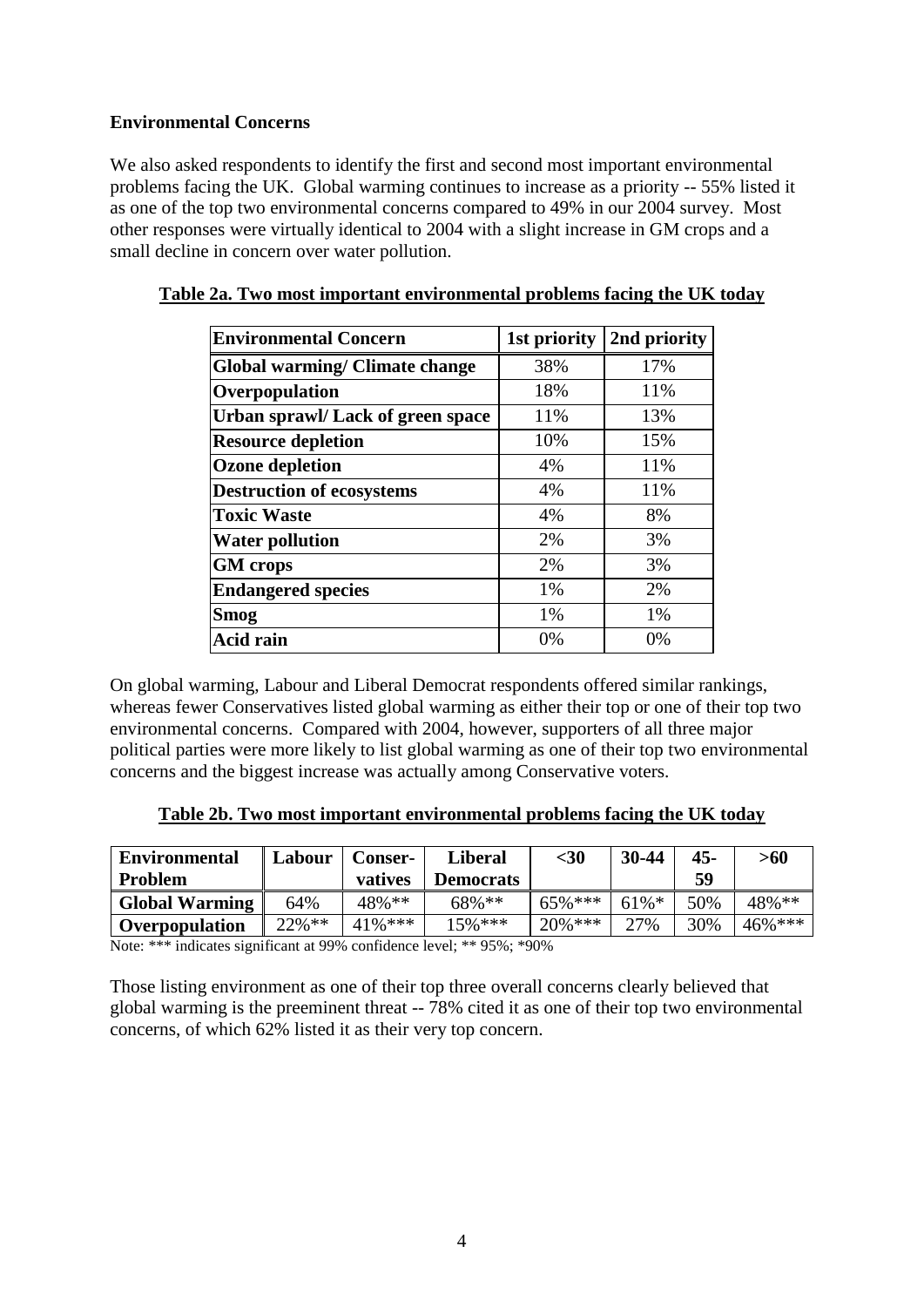## **Awareness and Understanding of Energy and Environment Issues**

We asked a series of questions to investigate the attention the general public pays to questions of energy and environment. As one measure of awareness, we asked respondents how closely they claim to be following the debates over the future of energy in the UK. Figure 1 shows that, overall, less than 10% claim to have followed the debate "very closely". Two-thirds of men claimed to be following the subject closely – either "very closely" (13%) or "fairly closely" (55%) – compared to only half of women (5% and 45% respectively). Those citing Environment or Energy as a top national concern were most likely to say they are following the debates very or fairly closely (76% and 81% respectively).



## **Figure 1. In the last few months, how closely have you been following debates over the future of energy in UK?**

Broadsheet readers are far more likely to be engaged on the issues than tabloid readers. 17% of Guardian and Independent readers claimed to be following the debates very closely and 63% fairly closely and readers of the Financial Times (FT), The Times, and Daily Telegraph expressed a similarly high level of interest (12% very/72% fairly). By contrast, only 37% of Sun/Star readers were similarly attentive (5% very/32% fairly).

We also tested basic understanding of the causes of climate change. On the question of which fuels are significant contributors to global warming, over 70% identified oil and over 60% listed coal, which are the two most carbon-intensive fossil fuels (respondents were allowed to select as many answers as they wanted). Natural gas was selected by only some 35%. Natural gas does emit only half the carbon dioxide as coal when burned, but the low figures may also reflect the much cleaner burning nature of gas, which unlike oil or coal, emits few other pollutants such as sulfur oxides and particulates. Just over 20% listed nuclear power as a major contributor and negligible numbers listed hydroelectric power or wind. None of the three emit carbon dioxide directly and on a lifecycle basis, all emit several orders of magnitude less greenhouse gases than fossil fuels (Spadaro, Langlois and Hamilton, 2000).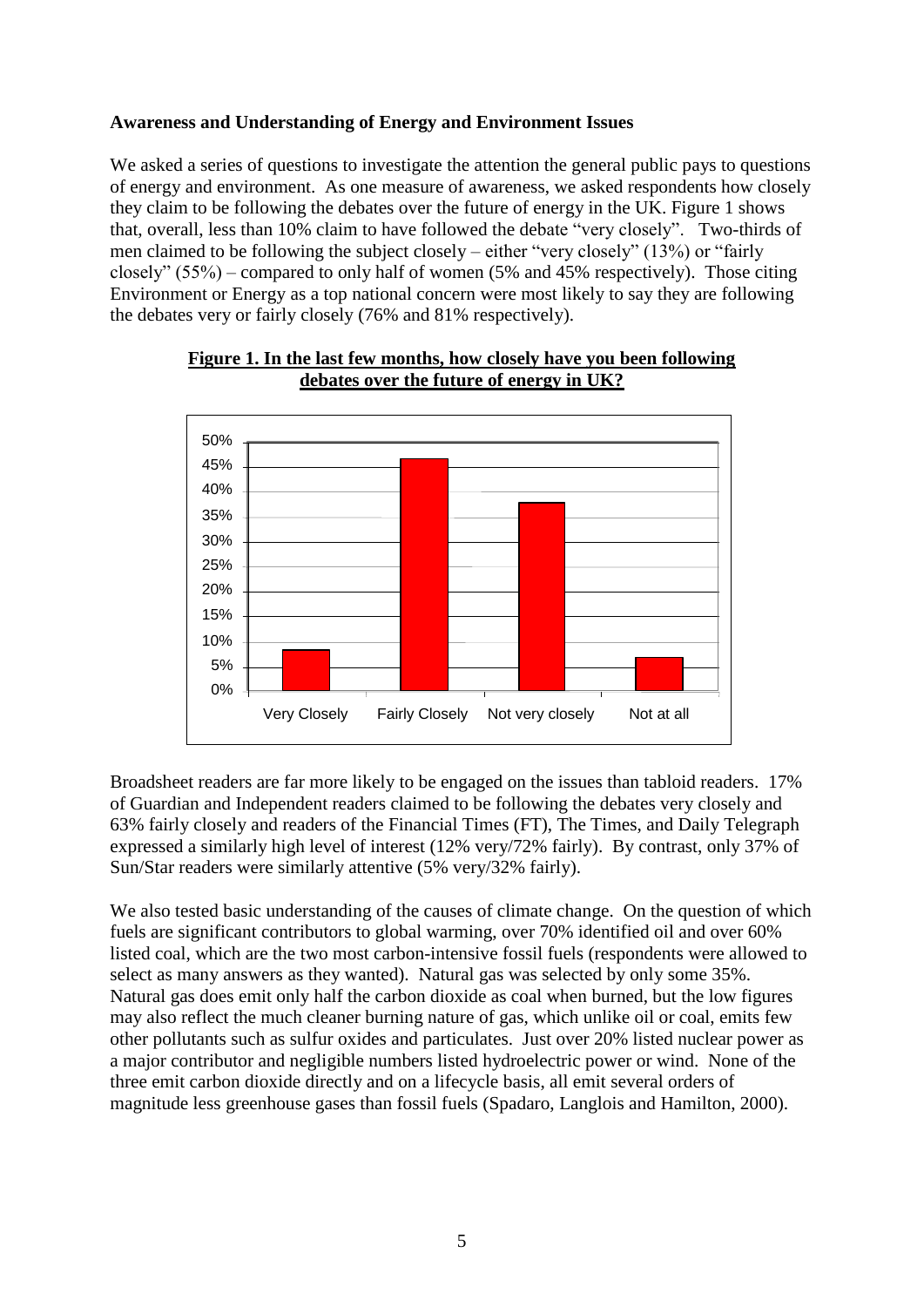

**Figure 2. Which of the Following Contributes Significantly to Global Warming?**

The association between nuclear power and climate change is a longstanding and persistent one. Results in this survey are actually a marked improvement over earlier surveys. Asked a similar question 2002, 45% of UK respondents<sup>2</sup> thought that nuclear did contribute significantly to global warming compared to 27% did not and 28% replied "Don"t Know" (Eurobarometer 2002).

At the time, the UK was in line with the EU-15 average of 47% who believed it was a significant contributor and 27% who believed that it did not. The only countries where the majority reported the "correct" answer that nuclear power is not a significant contributor to global warming in the 2002 survey were in Scandinavia, including 67% of Swedes, 58% of Danes and 54% of Finns. By contrast, 39% of Germans, 59% of the French, 64% of Spaniards and 79% of Greek respondents offered the "incorrect" answer. There has been a persistent (and pervasive) misconception by many that nuclear power would not offer any benefits in combating climate change, not only in countries without nuclear power such as Greece, but even in countries such as Germany and Spain, which have had active political debates over the future of nuclear power and France, which is widely seen as the most pronuclear member state because 80% of its electricity is produced by nuclear energy.

| <b>Table 3. Significant Contributors to Global Warming</b> |
|------------------------------------------------------------|
|------------------------------------------------------------|

| <b>Energy</b>  | <b>Male</b> | <b>Female</b> | $30$      | >60 | <b>FT/Times/</b> | Guardian/   | Sun/Star  |
|----------------|-------------|---------------|-----------|-----|------------------|-------------|-----------|
| <b>Source</b>  |             |               |           |     | <b>Telegraph</b> | Independent |           |
| <b>Nuclear</b> | $12\%$ ***  | $30\%$ ***    | 25% ***   | .5% | $12\%$ ***       | $13\%***$   | $30\%***$ |
| Gas            | 49%***      | 28%***        | 48%***    | 36% | $57\%$ ***       | 55%***      | $26\%***$ |
| Oil            | 82% ***     | $69\%$ ***    | $80\%$ ** | 69% | 88%***           | 88% ***     | $63\%***$ |
| Coal           | $73%***$    | $54\%$ ***    | 66%       | 65% | 74%**            | $81\%***$   | $47\%***$ |

Note: \*\*\* indicates significant at 99% confidence level; \*\* 95%; \*90%

 $\overline{a}$ 

<sup>&</sup>lt;sup>2</sup> UK results were based on 1000 respondents in Great Britain and an additional 300 in Northern Ireland. The survey was conducted by telephone by the polling firm EOS Gallup on behalf of the European Commission.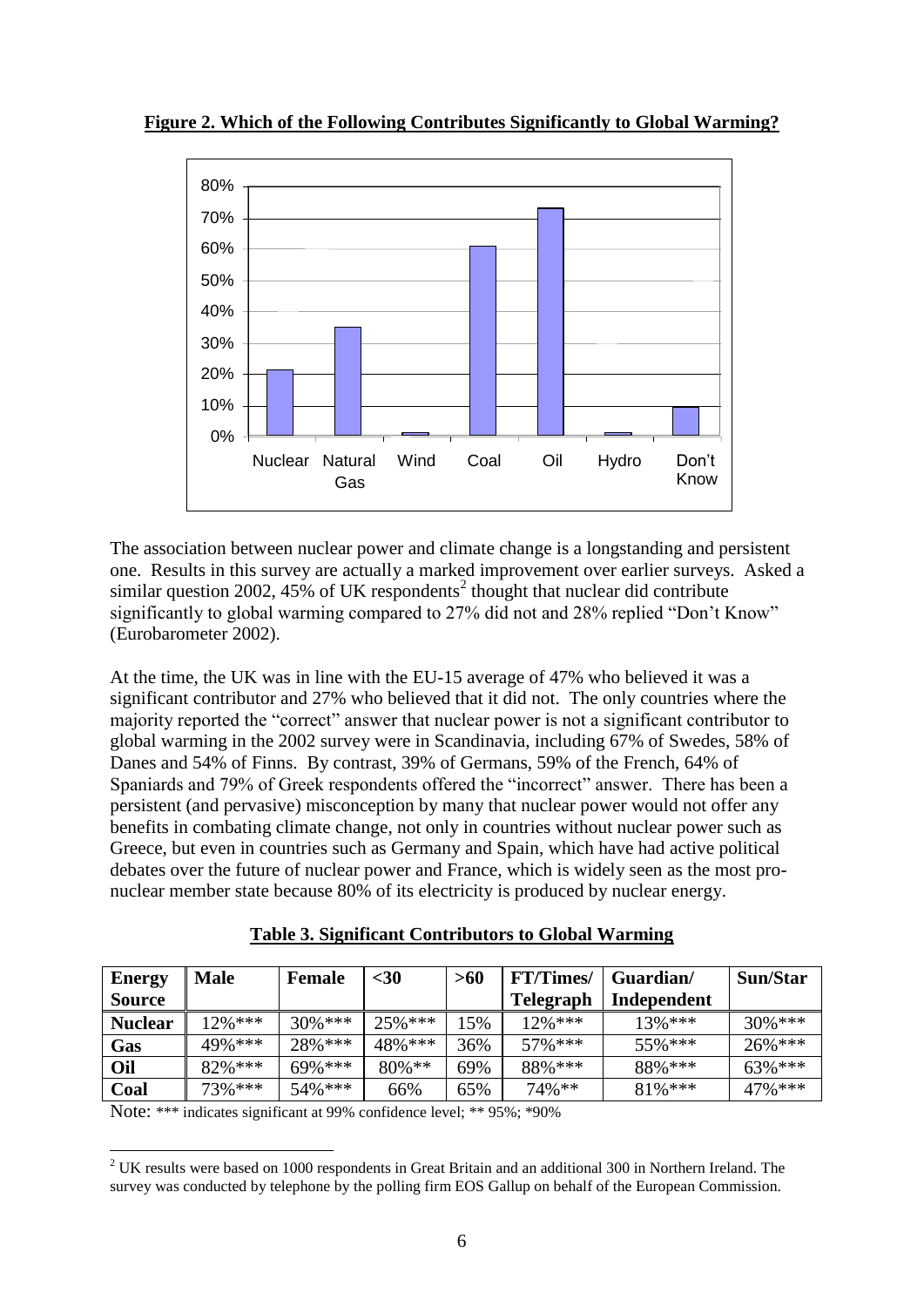Unsurprisingly, given the much lower level of attention paid to energy issues by both women and tabloid readers, they were more likely to either give the incorrect answer or to respond "don"t know". There was an interesting difference across age groups, where the younger respondents were more likely to assert (correctly) that fossil fuels were a significant contributor but also (incorrectly) that nuclear power was a significant contributor.

### **Policy Preferences**

We also asked a series of questions to assess preferred policy options at a time when the Government was in the process of undertaking a major Energy Review. We sought to distinguish which public concerns fell under the broad rubric or energy security, identify which forms of intervention in energy markets were viewed most favourably, and determine how best to meet future electricity needs and address global warming.

### *Technologies for addressing global warming*

On the question of how to address global warming, Figure 3 shows very strong support for renewables and more efficient cars and appliances. Views of nuclear power and carbon capture and storage (CCS) were much more divided, although roughly half of the respondents did not have an opinion on CCS.

Compared to the same question in 2004, support for tree planting and biomass has declined (see Reiner, et al, 2006), support for solar and wind has weakened slightly and those arguing to "definitely not use" nuclear power has declined by 5% from 19% to 14%. As in the previous poll, those listing environment as one of their top three overall concerns were most opposed to nuclear power (25% vs 14% overall). Women were also twice as likely to be strongly opposed to nuclear power (21% vs 10% of men).

Political party, age and news sources all affected support. Liberal Democrats were far more likely to oppose nuclear power, whereas opposition to wind was greater among Conservatives. Opposition to wind increased with age and opposition to nuclear power decreased with age (Table 4a). 42% of Guardian and Independent readers were opposed to nuclear power and only 1% opposed to wind, compared to roughly equal numbers (18%) of readers of the centre-right broadsheets opposing both nuclear and wind power (Table 4b).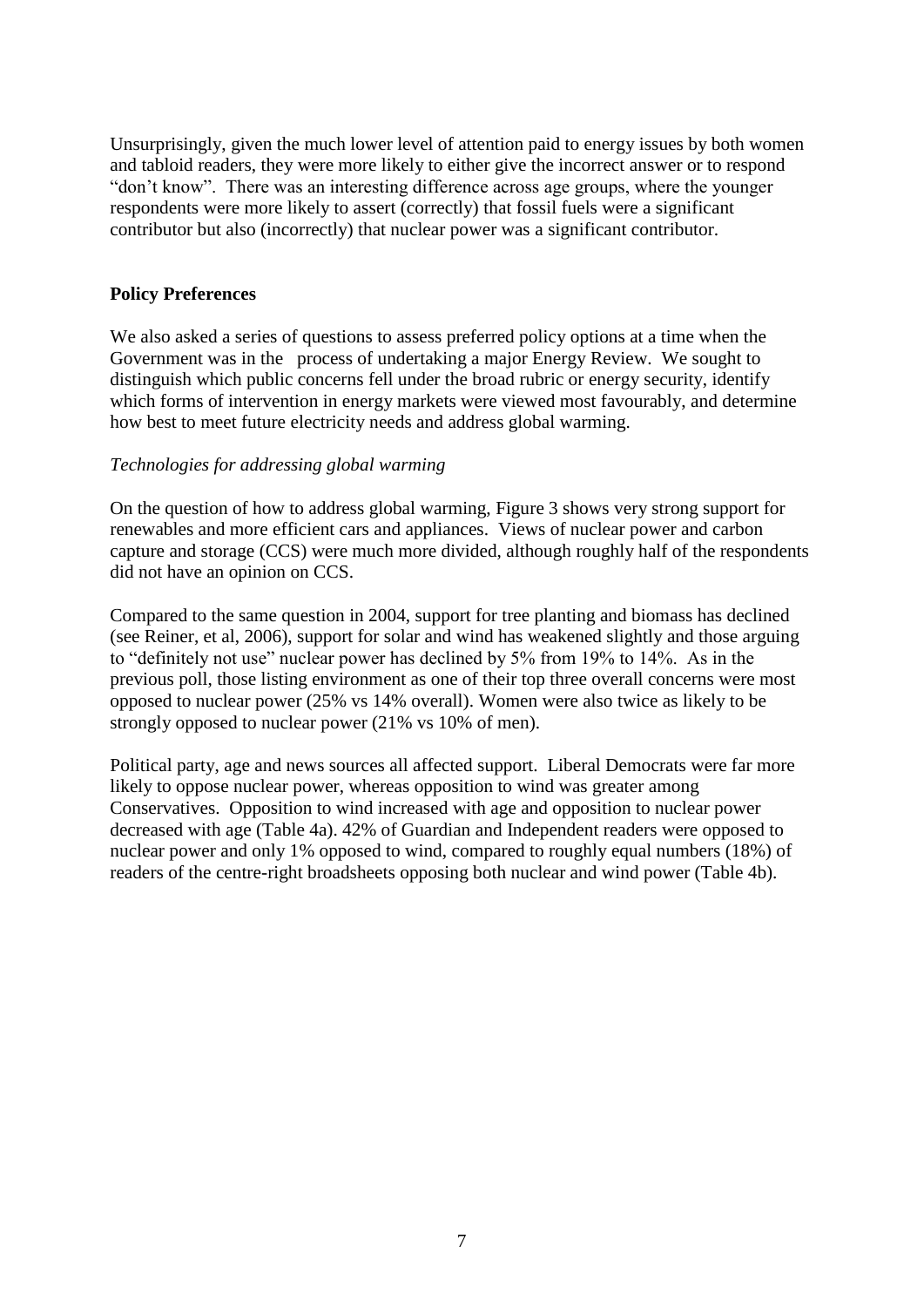

**Figure 3. Preferred Technologies for Addressing Global Warming**

**Table 4a. Opposition to Wind and Nuclear by Gender and Age Group**

|                      | <b>Male</b> | Female | $30$    | $30 - 44$ | 45-59 | $60+$     |
|----------------------|-------------|--------|---------|-----------|-------|-----------|
| <b>Total Opposed</b> | $21\%$ ***  | 37%    | 34%**   | 30%       | 24%   | 22%       |
| to Nuclear           |             |        |         |           |       |           |
| <b>Total Opposed</b> | 9%          | 5%     | $5\%**$ | $5\%***$  | 8%    | $16\%***$ |
| to Wind              |             |        |         |           |       |           |

Note: 'total opposed' include public who claimed 'definitely not use' and 'probably not use' \*\*\* indicates significant at 99% confidence level; \*\* 95%; \*90%

### **Table 4b. Opposition to Wind and Nuclear by Political Party and Newspaper readership**

|                      | Labour | <b>Conserv</b> | <b>Liberal</b>   | Guardian/   | Sun/        | <b>FT/Times/</b> |
|----------------------|--------|----------------|------------------|-------------|-------------|------------------|
|                      |        | -atives        | <b>Democrats</b> | Independent | <b>Star</b> | <b>Telegraph</b> |
| <b>Total Opposed</b> | 27%    | $22\%*$        | $40\% *$         | $42\%$ ***  | 28%         | $18\%$ ***       |
| to Nuclear           |        |                |                  |             |             |                  |
| <b>Total Opposed</b> | 4%     | $13\%**$       | $3\%**$          | $1\%***$    | 8%          | $18\%$ ***       |
| to Wind              |        |                |                  |             |             |                  |

Note: 'total opposed' include public who claimed 'definitely not use' and 'probably not use' \*\*\* indicates significant at 99% confidence level; \*\* 95%; \*90%

Those who claimed to be following the energy debate "very closely" also offered the strongest support for a diverse portfolio of options. In addition to strong support for wind and solar, this group was twice as likely to offer strong support for both CCS and nuclear power and above average support for biomass and tree-planting as options.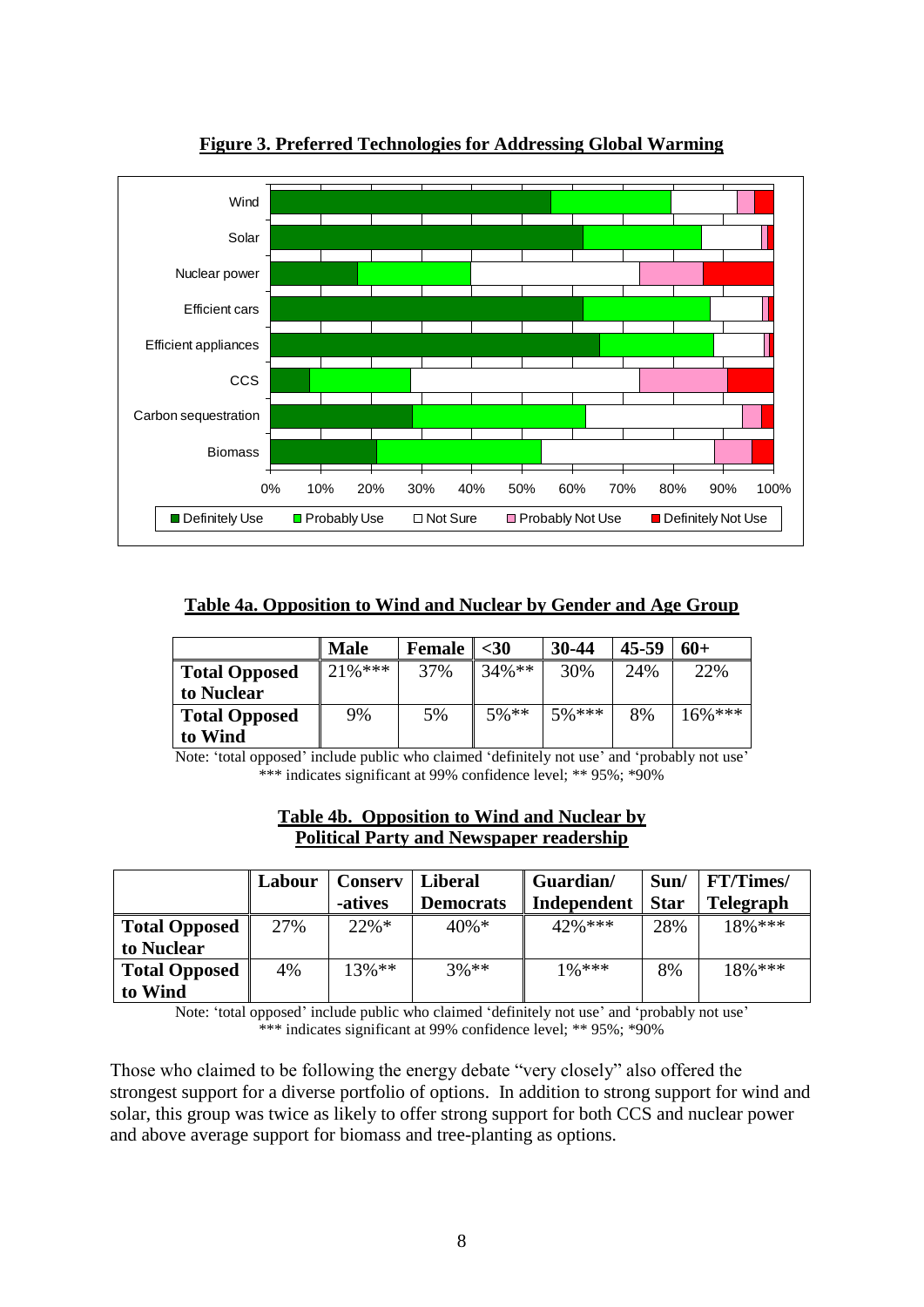### *Electric Sector Options*

We also posited that over the next 10 to 15 years, the UK would face challenges to its electricity supply because of the retirement of a number of nuclear and coal generating stations. We then asked respondents to rate a wide range of possible government actions to avoid a potential shortfall:

- Significant investment in research and development into advanced technologies such as solar power, tidal power, hydrogen, and fuel cells
- Build wind farms in your local area
- Build onshore wind farms  $\bullet$
- Build offshore wind farms  $\bullet$
- Build gas-fired power stations that can capture carbon dioxide and store it underground  $\bullet$
- Build coal-fired power stations that can capture carbon dioxide and store it underground  $\bullet$
- $\bullet$ Build new coal-fired power stations
- Extend the life of existing coal stations  $\bullet$
- Build new gas-fired power stations  $\bullet$
- $\bullet$ Build new nuclear stations at new sites around the UK
- $\bullet$ Build new nuclear stations on the same site of existing nuclear plants being phased out
- Extend the life of existing nuclear power stations

The clear favourite across all demographics was for significant investment in R&D, followed by the various wind options, notably offshore wind. When asking explicitly about wind in their local area, the negatives increased and the level of those strongly opposed was similar to that of natural gas or cleaner fossil. Still, support for all forms of wind exceeded 60%, whereas no form of fossil electricity reached the 50% threshold. The least favoured option was building new coal plants, although opposition diminished to a level equivalent or less than nuclear power if the option of capture and storage of carbon dioxide (CCS) was offered.



### **Figure 4. Support for Government Actions to Avoid a Potential Shortfall in Electricity Supply**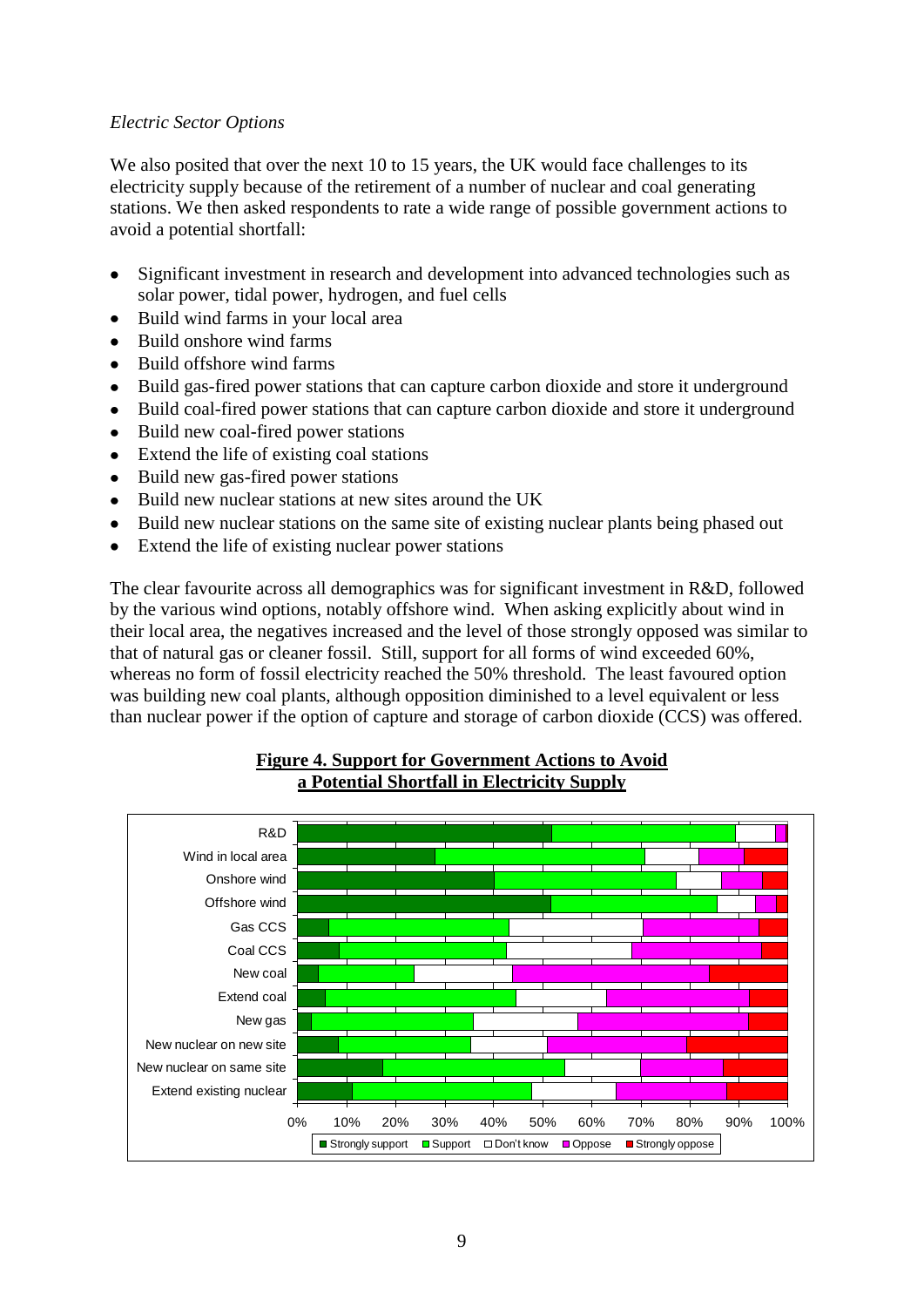| Option                | <b>Male</b>  | <b>Female</b> | Labour      | <b>Conservatives</b> | <b>Liberal</b>   |
|-----------------------|--------------|---------------|-------------|----------------------|------------------|
|                       |              |               |             |                      | <b>Democrats</b> |
| <b>Extend nuclear</b> | $60\%$ ***   | $35\%$ ***    | 43%         | 66%***               | 41%              |
| <b>plants</b>         | $(16\%)$ *** | $(6\%)$ ***   | $(8\%)$ **  | $(21\%)$ ***         | (6%)             |
| New nuclear on        | $71\%***$    | $37\%$ ***    | 52%         | 69% ***              | 45%              |
| same site             | $(28\%)$ *** | $(9\%)***$    | $(14\%)$ ** | $(29\%)$ ***         | $(11\%)$ **      |
| New nuclear at        | $51\%***$    | $19\%$ ***    | 33%         | 49% ***              | $24\% *$         |
| a new site            | $(15\%)$ *** | $(3%)***$     | $(8\%)$     | $(16\%)***$          | $(5%)$ **        |

**Table 5a. Preferred Options for Electricity Sector by Gender and Political Party** Total support (%) (Strongly support (%))

Note: \*\*\* indicates significant at 99% confidence level; \*\* 95%; \*90%

## **Table 5b. Preferred Options for Electricity Sector by Age Group**

| Option                | $30$         | 30-44      | 45-59    | $60+$       |
|-----------------------|--------------|------------|----------|-------------|
| <b>Extend nuclear</b> | 43%*         | 66%        | 41%      | 41%**       |
| <b>plants</b>         | $(8\%)$      | $(8\%)$    | (13%)    | $(19\%)*$   |
| New nuclear on        | 50%          | 53%        | 58%      | 62%**       |
| same site             | (16%)        | (17%)      | (21%)    | (21%)       |
| New nuclear at        | 31%          | 30%**      | 39%      | 45%**       |
| a new site            | $(9\%)$      | $(6\%)$ ** | $(10\%)$ | (13%)       |
| <b>New coal</b>       | 14% ***      | 20%        | 31%***   | 27%         |
|                       | $(2\%)$      | $(2\%)^*$  | (6%)     | $(7\%)$ **  |
| Wind in               | 79%**        | 78% ***    | 70%      | 51%***      |
| local area            | $(39\%)$ *** | (33%)      | (25%)    | (15%)       |
| <b>Offshore</b> wind  | 89%*         | 90%**      | 86%      | 74% ***     |
|                       | (57%)        | $(59\%)*$  | (48%)    | $(37\%)$ ** |

Total support (%) (Strongly support (%))

Note: \*\*\* indicates significant at 99% confidence level; \*\* 95%; \*90%

The broad support for renewables is similar to the findings of the recent Tyndall/UEA survey (Poortinga et al, 2006)

#### *Priorities for a National Energy Policy*

Asked to identify what should be the top priorities for a national energy policy, subsidising renewables was the leading first *and* the leading second choice, although not by huge margins (see Figure 5). Almost 45% listed subsidies for renewables as one of their top two choices compared to just over 35% for addressing energy independence and global warming respectively. Next in popularity was keeping energy prices low. Requiring that energy security should focus on keeping the lights on "no matter what" was only tied for fifth place, alongside providing consumers with more information on energy savings.

To reprise a familiar theme, support for renewables as a priority was endorsed most strongly by women (52% of women vs 39% of men), younger respondents (48% under 45 vs 35% over 60), Liberal Democrats (52% vs 49% Labour and 44% Conservatives) and Guardian/ Independent readers (57% of vs 29% of Sun/Star readers).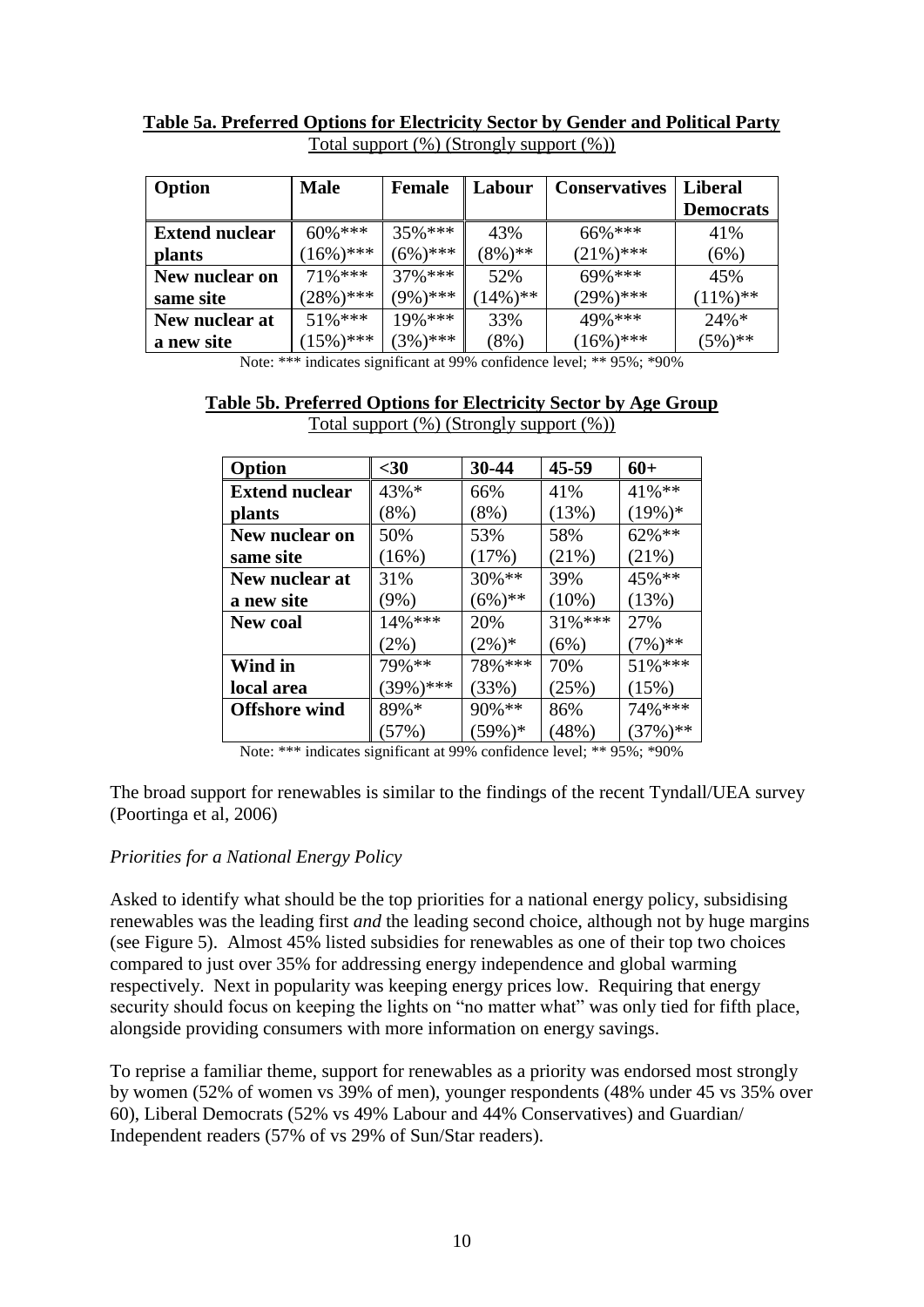Amongst those answering "energy independence", there were also some notable differences across subgroups. Only 29% of women cited it as one of their top two priorities compared to 41% of men. The results across age were even more divided; only 26% of under-30"s felt self-sufficiency should be one of the two top priorities, compared to 44% of 45-59 year olds and 48% of those 60 and over. The difference across party affiliation and newspaper readership was equally marked. 45% of Conservative voters listed energy independence as a concern compared to 32% of Labour supporters and 21% of Liberal Democrats. Once again, newspaper readership offered similar patterns: 48% of readers of the FT, The Times, and Daily Telegraph listed it as a concern compared to 26% of Guardian and Independent readers.

We separately asked a more specific question of whether respondents were concerned that the UK is "becoming increasingly dependent on foreign sources of energy", the differences across age groups were more glaring still – 60% of over-60s and 50% of 45-59 year olds claimed they were "very concerned" compared to only 21% of under-30s. Other demographic variables were less significant although men (42%) and Conservatives (44%) were more likely than women (34%) and Liberal Democrats (27%) to express similar levels of concern.



**Figure 5. What should be the top priority of a national energy policy?**

The relationships are roughly reversed in analysing those who answered, "address global warming" as being one of their top two priorities. The young were more likely to place it at the top (45% for under-30"s compared to 30% for those over 45). Political party and newspaper readership followed similar patterns. 52% of Liberal Democrat supporters consider global warming to be a top energy policy priority versus 30% of Conservatives. Even more dramatically, 58% Guardian and Independent readers did so compared to responses in the 27-33% range for readers of all other newspapers.

By contrast, "keep energy prices low" was cited by only 6% of Guardian/Independent readers compared to 37% of Sun/Star readers. 39% of those that listed fuel prices as one of their top three national priorities also wanted to keep prices low, compared to only 4% of those listing environment and 6% of those listing energy.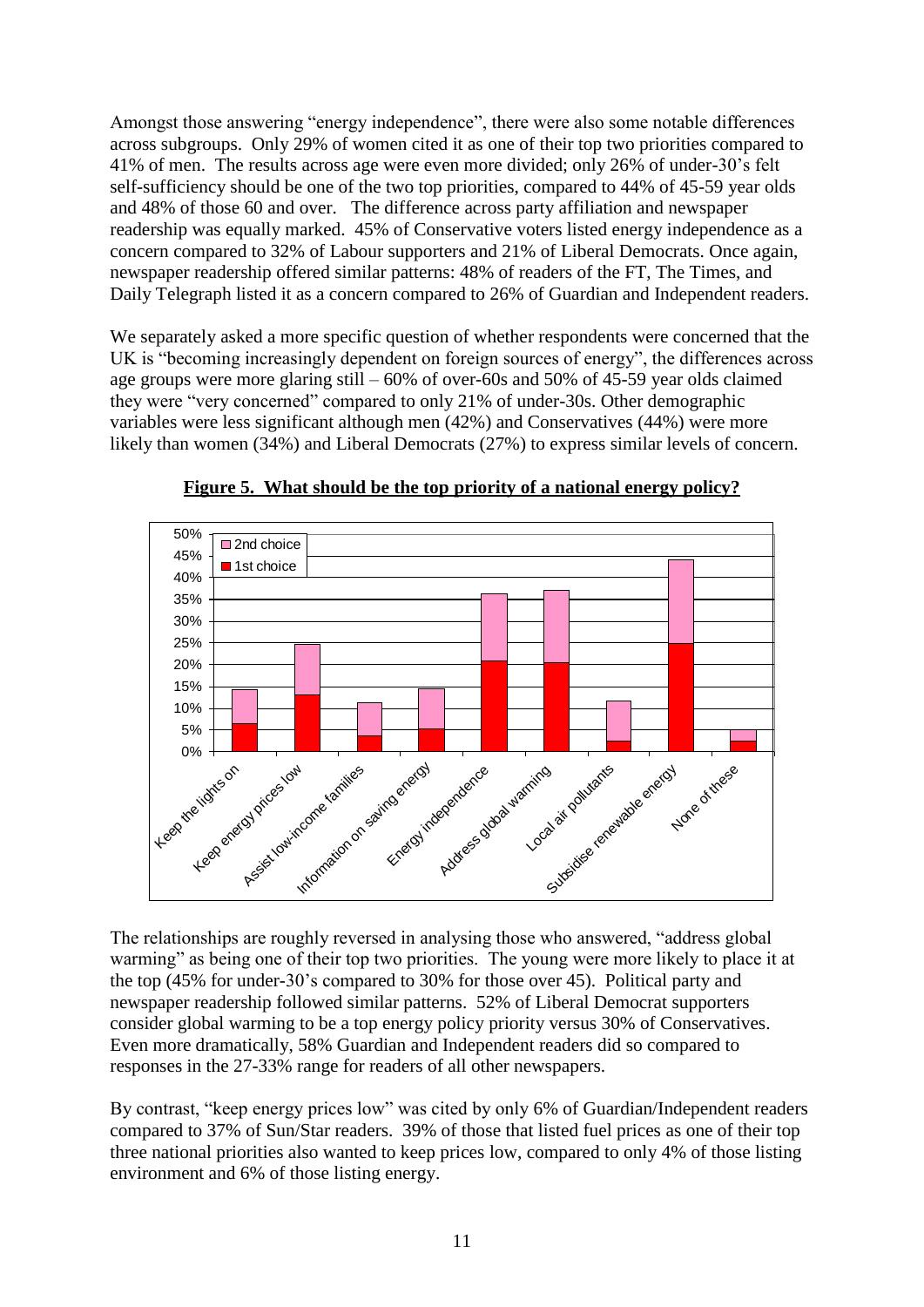### *Choosing the Mix*

We also tried to assess the preferred combination of approaches to arrive at the mix of fuels in the electricity supply. Investing in research and development and subsidising preferred sources garner the highest levels of public support. The next two most popular choices, taxing emissions and choosing the overall mix were supported by roughly one-quarter of respondents. The least popular choice was to simply allow the market to determine the mix "as at present".

Newspaper readership appeared to have a significant bearing on support for different alternatives. Only 3% of Guardian and Independent readers supported having the market determine the mix as at present compared to 12%-14% of tabloid readers and 17% of those who regularly purchase The Times, FT or Daily Telegraph. 60% of Guardian and Independent readers favour subsidies for renewable energy sources compared to 40% of Sun/Star readers and 45%-48% for all others. Sun/Star readers were also much less likely to favour investing in R&D (54%) compared to the broadsheets and particularly Guardian and Independent readers (86%).

## **Figure 6. There have recently been concerns over the future of the electricity supply in the UK. Do you believe that the current Government should...?**



Environmental taxation is an issue that all three main political parties have emphasised recently (FT, 2006), but support among party faithful is fairly tepid. Liberal Democrats were the strongest supporters, but still only 33% favoured such an approach compared with 27% of Conservatives and only 19% of Labour supporters. Conservatives displayed a slightly higher level of support for allowing current market arrangements to set the mix, but even so, this support was only 18% (versus 8% of Liberal Democrats and 10% of Labour supporters).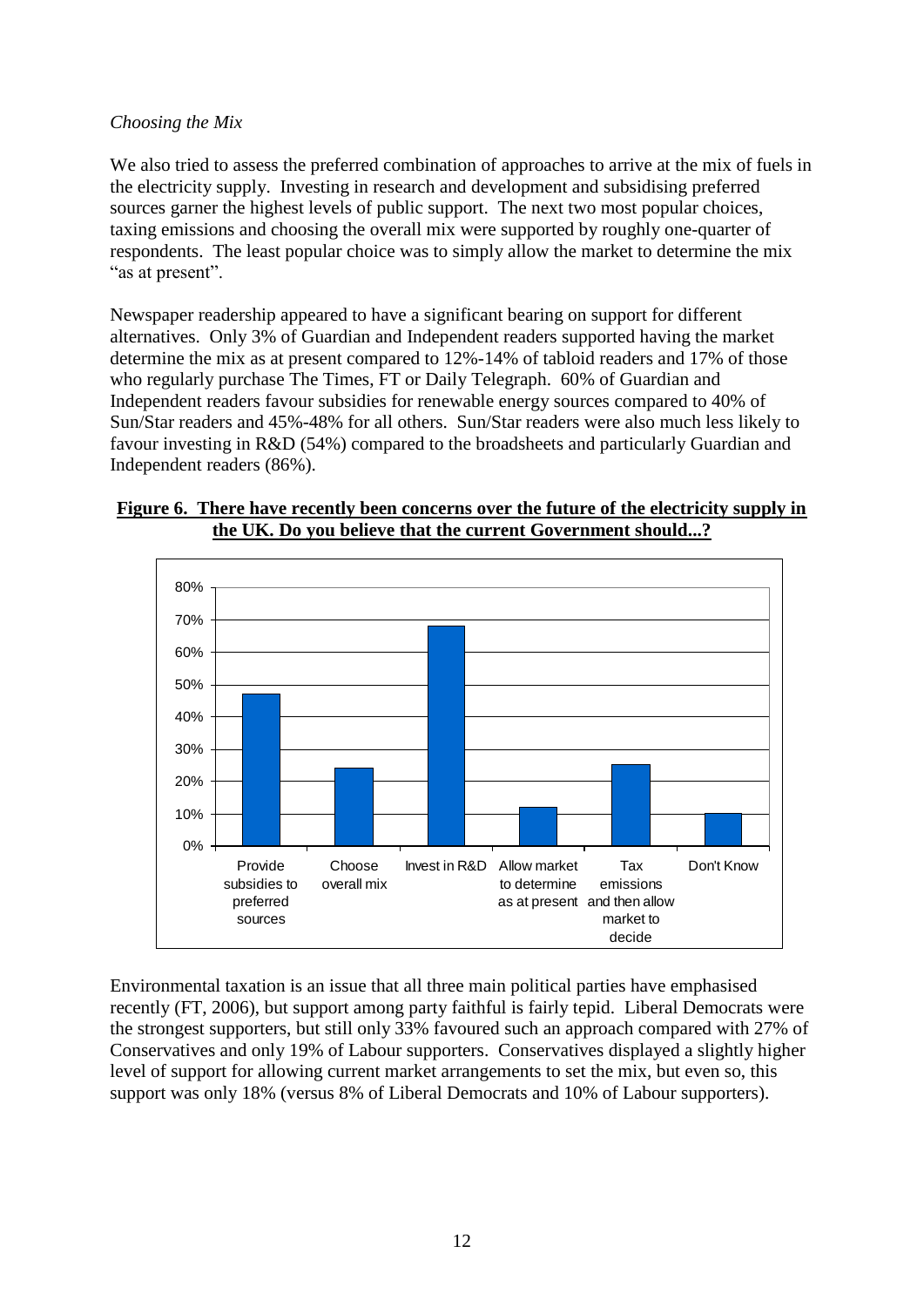### *Higher Standards for Electrical Goods?*

Finally, moving away from national level policy questions, we turned to an issue that might impinge on respondents more directly as consumers. Respondents were told, that, many electrical goods consume "a lot of power unnecessarily", for example, television sets that "currently use the power of a 60 watt bulb when switched to "standby"". We then asked if the government should "make laws to force electrical goods manufacturers to include more energy saving features in their products?" 81% of respondents were willing to support such legislation. If such a measure "meant that electrical goods would be slightly more expensive", 78% of those originally in favour of such legislation would still support it , whereas if the law implied that "new devices will not work quite as quickly or as well as they do today", support dropped to 54% of those who voiced initial support . Thus, a price increase was less likely to elicit a negative response then a decline in quality.

Clear majorities supported such a measure, ranging from 91% of Guardian/Independent readers to 72% of the Sun/Star readers. If price or quality suffered, the falloff for all but Guardian and Independent was quite dramatic. Majorities still supported the laws if prices increased, but the drop was even steeper if instead quality was expected to worsen.

|                                                                                    | Express / | Sun / Star | Mirror/    | Guardian /            | FT / Times / Other |       | No    |
|------------------------------------------------------------------------------------|-----------|------------|------------|-----------------------|--------------------|-------|-------|
|                                                                                    | Mail      |            | Record     | Independent Telegraph |                    | Paper | Paper |
| Laws to require energy<br>saving appliances<br>Of those who support<br>such a law: | 82%       | $72%$ ***  | $86\%**$   | $91\%$ ***            | 79%                | 86%   | 86%   |
| Still would support even<br>if more expensive                                      | 76%       | $71\%*$    | $65\%$ *** | $91\%$ ***            | 81%                | 74%   | 75%   |
| Still would support even<br>if not quite as good                                   | 53%       | $45%***$   | $47\%*$    | $77\%$ ***            | 57%                | 48%   | 54%   |

#### **Table 6. Support for Laws to Require Energy Saving Appliances by Newspaper Readership**

Note: \*\*\* indicates significant at 99% confidence level; \*\* 95%; \*90%

The levels of support might be compared to the BBC global survey (PIPA, 2006) which found that the British were near the top of an international comparison in supporting auto makers "increase fuel efficiency, even if this means the price of cars would go up" surpassed only by Italy, and perhaps surprisingly, the United States and Canada. Support in the UK was much stronger than France or Germany.

Among the subcategories analysed, the lowest support for such a law (66%) came from those who expressed a preferences for markets in regulating the electricity sector and most supportive were those who list "environment" as one of their top three priorities (91%).

#### **Personal Behaviour**

In addition to eliciting views on broader public policy questions, we also inquired about the personal behaviour of the respondents to see how actions, or at least claimed actions, relate to the policy positions espoused.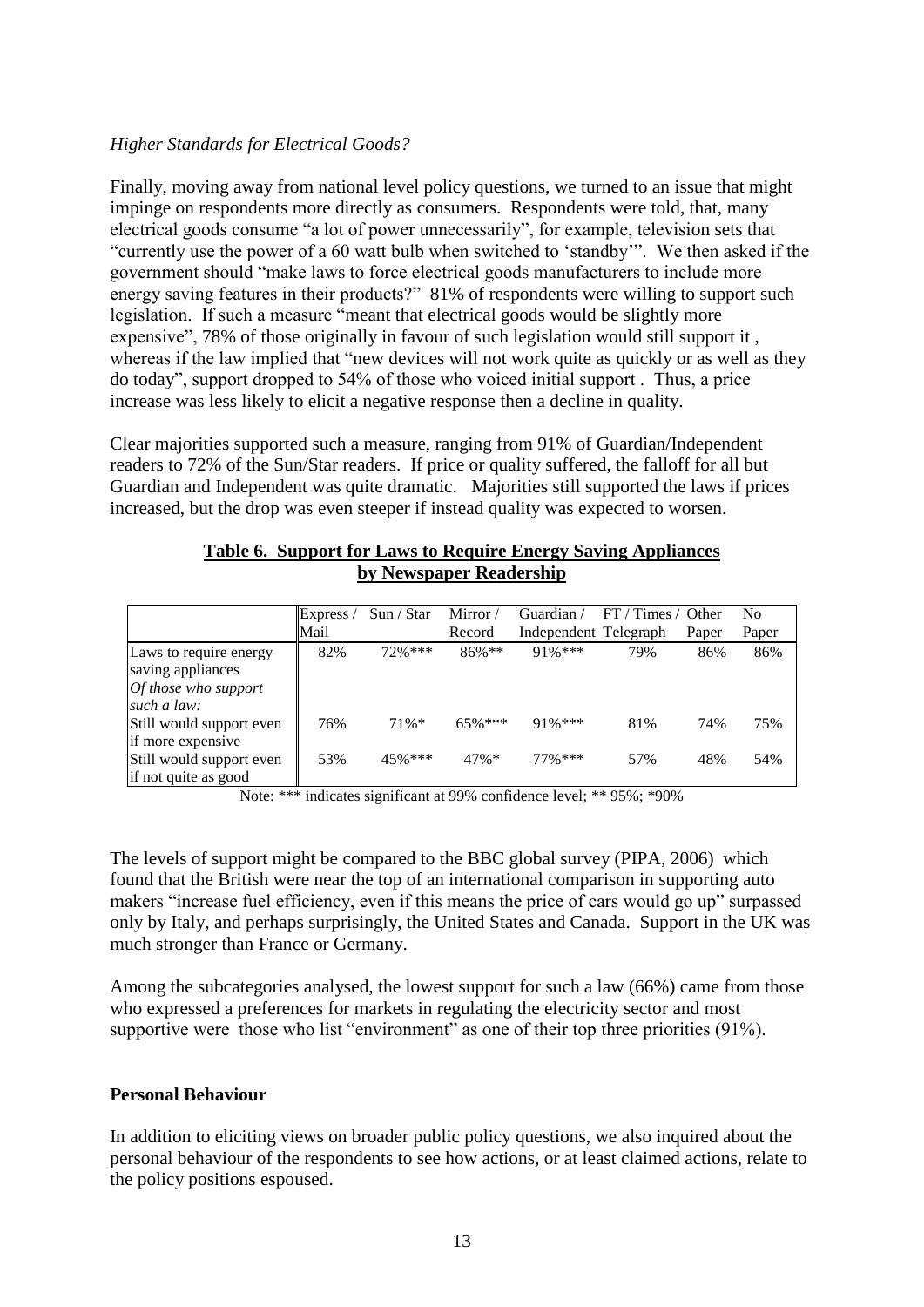### *Changing Suppliers*

Given the liberalisation of electricity markets in the last fifteen years, and particularly the rise in energy prices over the last year, many households have taken advantage of the opportunity to change suppliers. We find that 48% claim to have changed suppliers over the last five years, which is roughly consistent with figures from Ofgem (2006). Given the high energy prices in the previous year, Ofgem found a higher-than-usual rate of over 4 million domestic customers (16% of all households) switched energy supplier in 2006. (Ofgem, 2007).

Unlike the views on policy, there are remarkably few differences in the demographics of respondents to explain the decision to change suppliers – there is no significant difference across gender, newspaper readership, or political parties. Age does play a role, as under-30"s are significantly less likely to have switched (only 30% compared to 56% among those over 30). Our findings of both the magnitude of the switching and the demographics of those who switch are similar to those of Giulietti, Waddams and Waterson (2005).





More interesting were the reasons offered for changing suppliers. Respondents were allowed to choose multiple reasons, but price was the overwhelming response across all demographics. 84% listed lower prices as one their reasons for switching and almost 70% chose price as the sole reason. Similar responses were offered regardless of age, gender, party affiliation and social grade. Broadsheet readers and tabloid readers from across the spectrum were equally likely to have cited price as the main reason for changing suppliers.

There were some differences with respect to the less common responses. Women were twice as likely to cite price caps or price guarantees (20% vs 10%), and almost no Guardian or Independent readers (3%) cited the benefits of price gaps, whereas 15%-20% of readers of other broadsheets and tabloids claimed that such guarantees were a reason for switching. Age also played an important role. Only 10-15% of those under 60 cited price caps, whereas almost a third of over-60s listed it as a reason.

Finally, on the question of switching to environmentally friendly electricity, age and newspaper readership again offered some interesting insights into the makeup of those select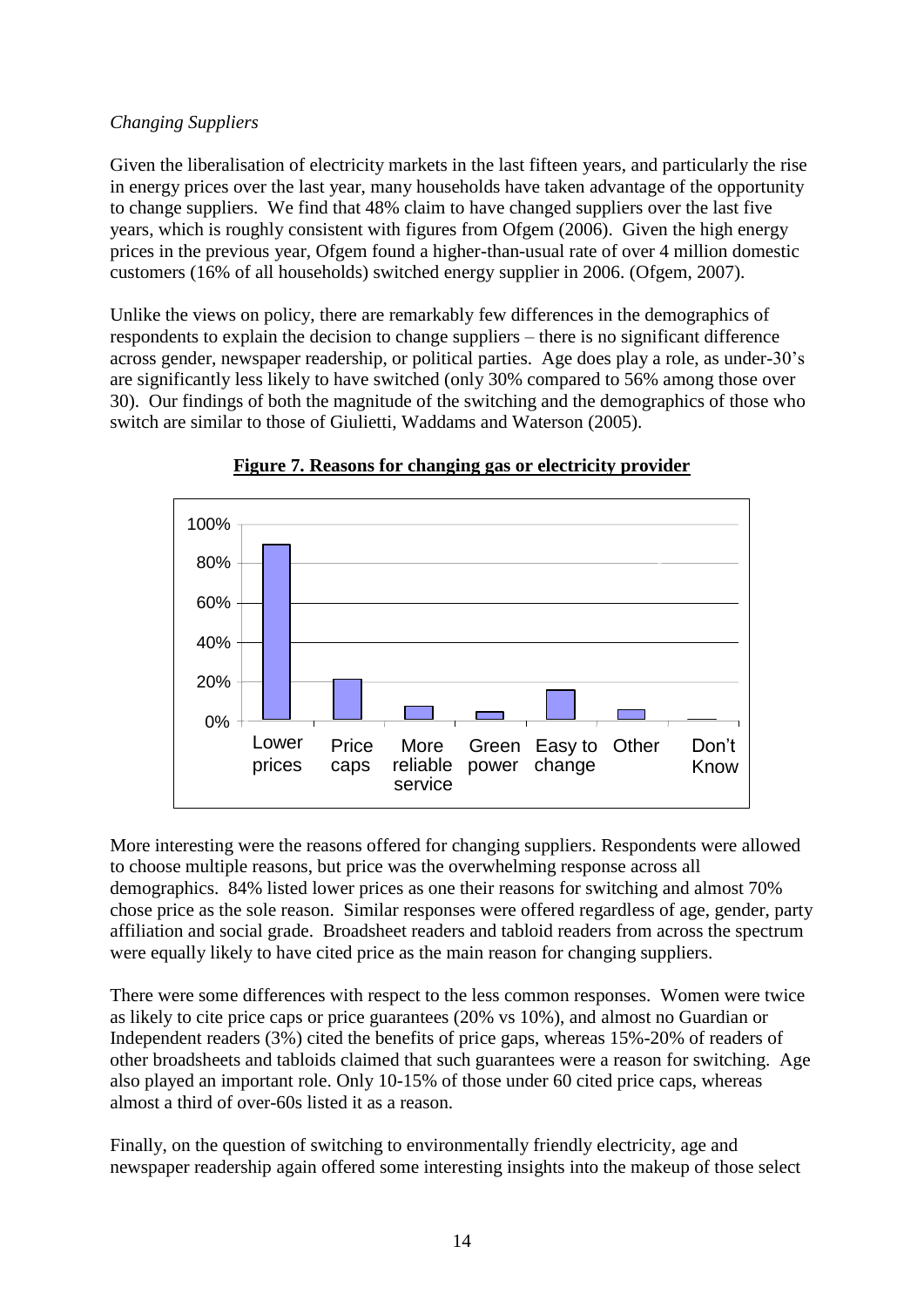few who switched on environmental grounds. 10% of under-30"s claimed to have switched to obtain greener electricity, compared to 6% of the 30-44 group, 3% of 45-59 and none over 60. Similarly, only 1-3% of tabloid readers listed environmentally friendly electricity compared to 5% of FT/Times/Daily Telegraph readers and 15% of Guardian/Independent readers.

Nevertheless, of the 4% who listed environmentally friendly electricity as a reason for switching, roughly half also listed price, thus only about 2% of the overall sample listed a desire for greener power as their exclusive reason for switching.

In explaining the reason for *not* shifting, the explanations were overwhelmingly satisfaction or at least complacency, rather than a lack of awareness (Figure 8). Only 2 % claimed not to be aware of other suppliers.



**Figure 8. Reasons for NOT changing electricity or gas supplier**

## *Changing Energy Consumption Patterns*

Roughly three-quarters (76%) of the sample, answered in the affirmative when asked about their current efforts to reduce energy consumption ("Are you deliberately doing anything to reduce your use of energy - that is; your use of petrol, electricity, oil or natural gas?"). The question offers a wide and there is no clear baseline from which they are reducing emissions. Those least likely to have said that they had taken any action were young (70% of under-30s), male (70% of men) and Sun/Star readers (61%), whereas those most likely to have said they were taking action were older (86% of over-60s), female (80% of women) and readers of any other broadsheet or tabloid aside from the Sun/Star (78%-82% of all other readers including tabloids and the Guardian and Independent). Although we did not have a specific question on income because of concerns over non-response bias, the first two groups (women and older respondents) are clearly also lower income overall than their counterparts

Results were high for those segments listing environment or energy as one of the top three issues facing the UK (88% and 89% respectively) and for those following the energy debate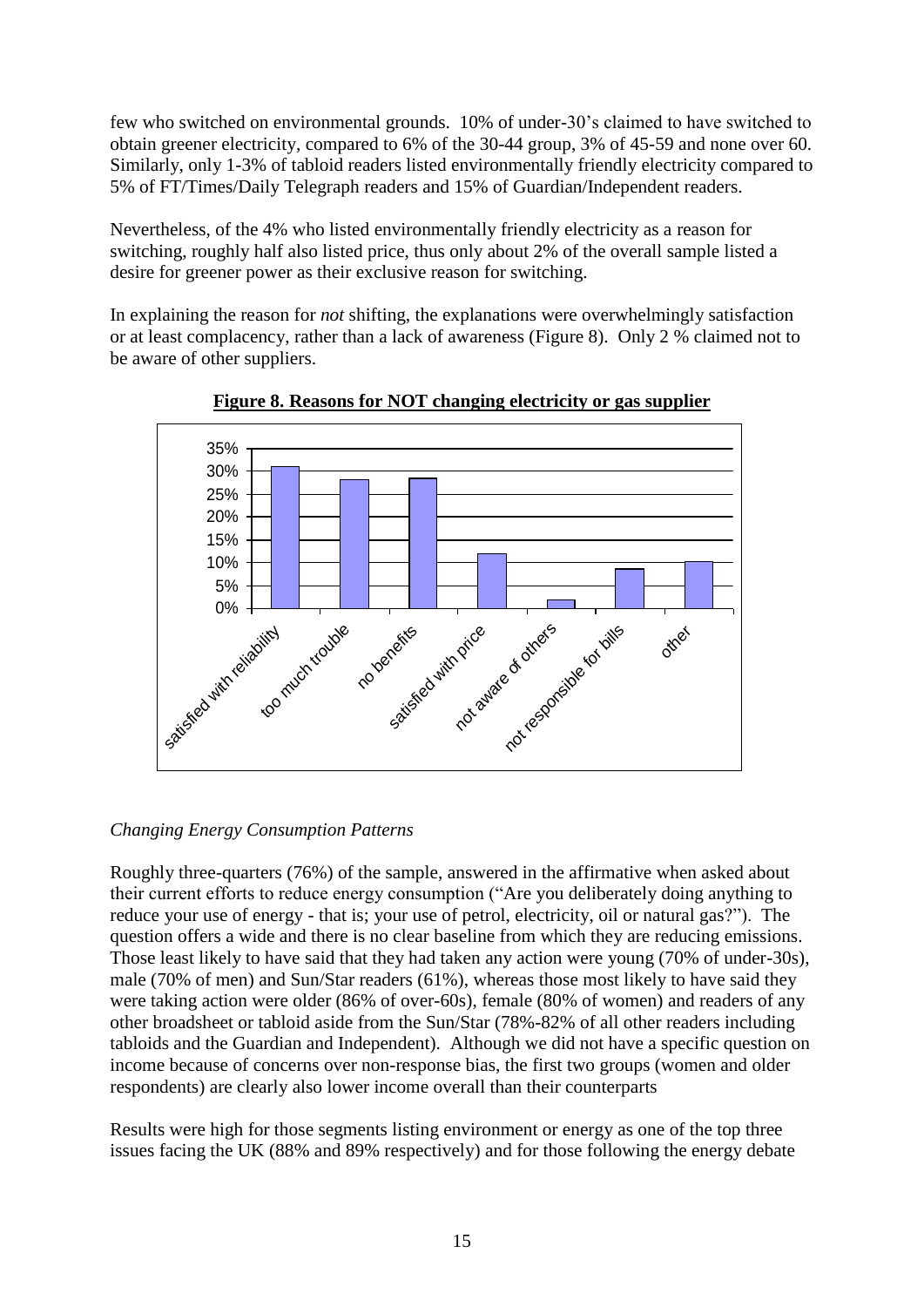very closely (89%). By contrast, those listing global warming as a top environmental priority were virtually identical to the rest of the UK population (78% vs 76%).

Asking only those three-quarters of the sample what specific action they were doing from a long list of options, over 90% listed turning off lights, followed by purchasing energy efficient compact fluorescent lightbulbs and lowering the thermostat, both at over 70%. Other popular answers include using appliances less or more efficient appliances, home insulation and reducing water use. Least popular were the options addressing personal transport decisions.





**Table 7a. Options to Reduce Energy Consumption by Age Group**

| Option                          | $30$       | $30 - 44$  | 45-59      | >60       |
|---------------------------------|------------|------------|------------|-----------|
| Use public transport more       | $35\%***$  | 25%        | $16\%$ *** | 26%       |
| Carpool                         | 8%         | $10\%$ *** | $4\% *$    | $0\%$ *** |
| <b>Buy efficient appliances</b> | $30\%***$  | 45%        | $51\%***$  | 39%       |
| Drive at the speed limit        | $15\%$ *** | 29%        | $36\%***$  | 34%       |
| Use wood heat                   | $1\%$ ***  | 7%         | $9\%**$    | 7%        |
| Buy a hybrid                    | $1\%***$   | 6%         | $8%**$     | 8%        |
| <b>Lower thermostat</b>         | $65\%***$  | 71%        | 79% **     | 78%       |
| <b>Insulate their home</b>      | $19\%$ *** | 40%        | $52\%***$  | $62\%***$ |

Note: \*\*\* indicates significant at 99% confidence level; \*\* 95%; \*90%%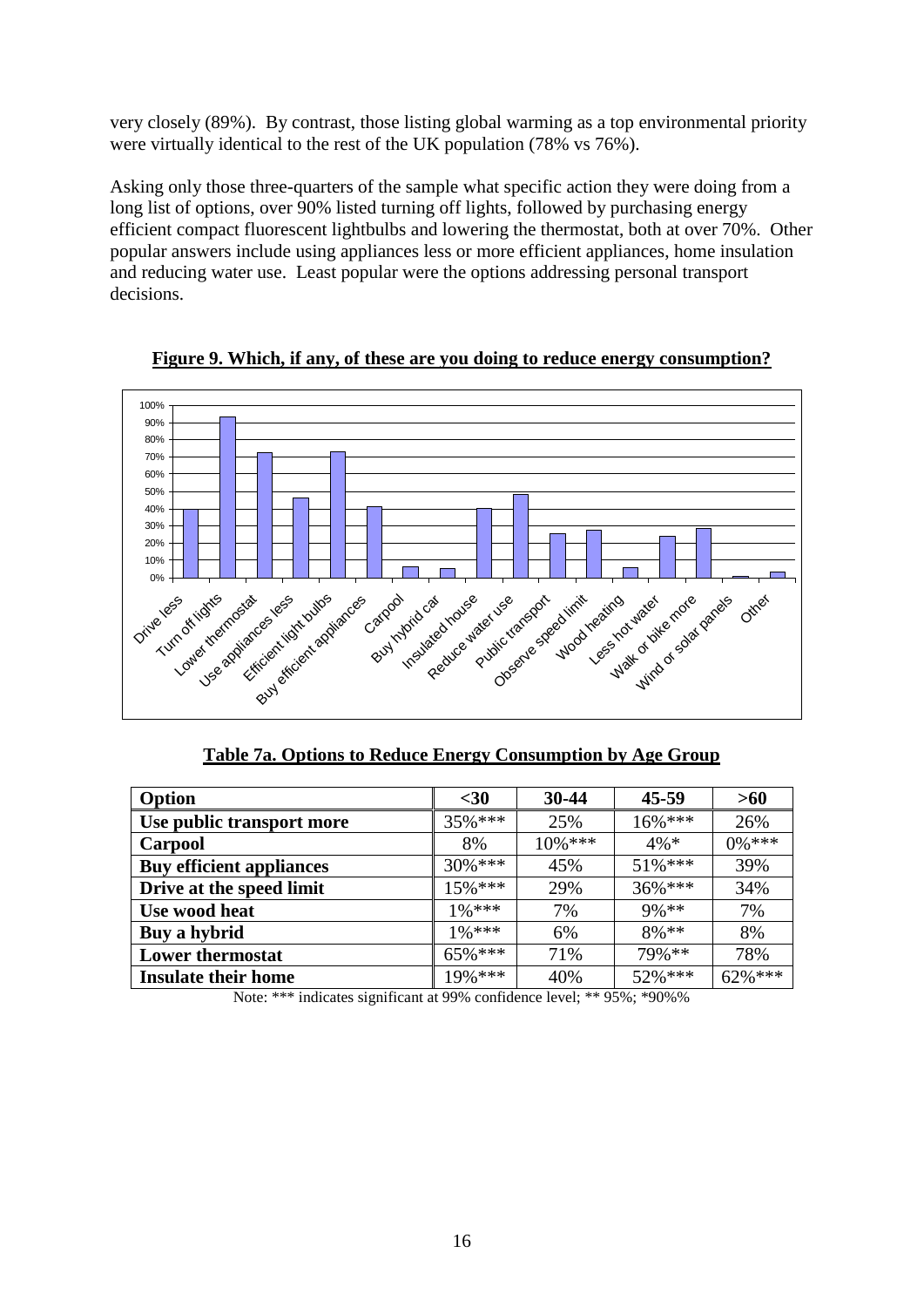|                               | Express / |           |          | Sun / Star Mirror / Guardian / | FT / Times / | Other   | N <sub>0</sub> |
|-------------------------------|-----------|-----------|----------|--------------------------------|--------------|---------|----------------|
|                               | Mail      |           |          | Record Independent             | Telegraph    | Paper   | Paper          |
| Do anything to reduce energy? | 78%       | $61\%***$ | 78%      | $81\% *$                       | 79%          | 82%     | 77%            |
| Of those doing anything:      |           |           |          |                                |              |         |                |
| <b>Household Options</b>      |           |           |          |                                |              |         |                |
| <b>Turn off lights</b>        | 92%       | 92%       | 91%      | 96%                            | 95%          | 94%     | 94%            |
| Lower thermostat              | 75%       | 76%       | $83\%**$ | 70%                            | $66\%*$      | $63\%*$ | 75%            |
| <b>CF Light bulbs</b>         | 74%       | 69%       | 71%      | 76%                            | 71%          | 76%     | 78%            |
| Use appliances less           | 45%       | 43%       | 48%      | 47%                            | 47%          | 47%     | 48%            |
| Buy more efficient appliances | 41%       | 41%       | 36%      | 39%                            | 43%          | 41%     | 49%            |
| Insulated home                | 46%       | 40%       | 53%**    | 34%                            | 41%          | $26\%*$ | 39%            |
| Use less water                | 49%       | $40\%**$  | 43%      | 48%                            | $57\%$ **    | 57%     | 46%            |
| Reduce use of hot water       | 28%       | 21%       | 25%      | 24%                            | 22%          | 30%     | 19%            |
| <b>Transport Options</b>      |           |           |          |                                |              |         |                |
| <b>Drive less</b>             | 38%       | 34%       | 43%      | 39%                            | 41%          | 40%     | 47%            |
| <b>Public transport</b>       | $17\%$ ** | $17\%$ ** | 21%      | 44%***                         | 31%          | $36\%*$ | 19%            |
| <b>Bicycle more</b>           | $20\%$ ** | 24%       | 23%      | $41\%$ ***                     | 33%          | 29%     | 32%            |
| Purchase hybrid vehicle       | 6%        | 3%        | 2%       | 4%                             | $9\% *$      | 3%      | 9%             |
| <b>Carpool</b>                | 4%        | 5%        | 7%       | 6%                             | 5%           | 7%      | 14%***         |

**Table 7b. Options to Reduce Energy Consumption by Newspaper Readership**

Note: \*\*\* indicates significant at 99% confidence level; \*\* 95%; \*90%

The only significant differences between Guardian/Independent readers and others was found in a greater likelihood to use bicycles and public transport, but otherwise, they were equal or less likely to claim to be undertaking the energy saving behaviour.

It is important to contrast the results of Table 7b with those of our previous question on mandatory standards for appliances found in Table 5. When asked a hypothetical question about willingness to pay a higher price, we found much higher support from *Guardian* and *Independent* readers, yet when we examine actual (professed) behaviour, for example on use of appliances and purchasing energy efficient appliances, we find that there is little difference across readers of most major tabloids and broadsheets.

We also asked a separate question as to whether respondents had installed or would consider installing a range of energy-saving or clean energy technologies including fairly common options such as energy-efficient compact fluorescent (CF) lightbulbs and home insulation, energy saving technologies such as solar water heaters and triple-glazed windows, as well as a variety of technologies to generate on-site energy including adding a generator to the boiler to make use of its waste heat (also known as micro CHP or central heat and power), installing rooftop solar panels or a personal wind turbine. As seen in Figure 10, insulation and efficient lightbulbs were the only options that most respondents claim to have installed. Each of the other five options listed had been installed or were being seriously considered by less than 10% of the sample.

Relating these decisions to the level of hardship imposed by energy prices, we find that those most severely impacted by higher prices were at least slightly more likely to have taken some actions (81% of those claimed to be suffering serious or moderate hardship versus 69% for those reporting no impact). Level of hardship did have a clear impact on some types of energy savings behaviour but not others. There was no difference in willingness to turn off lights or purchasing energy efficient appliances or lightbulbs, nor on transport decisions.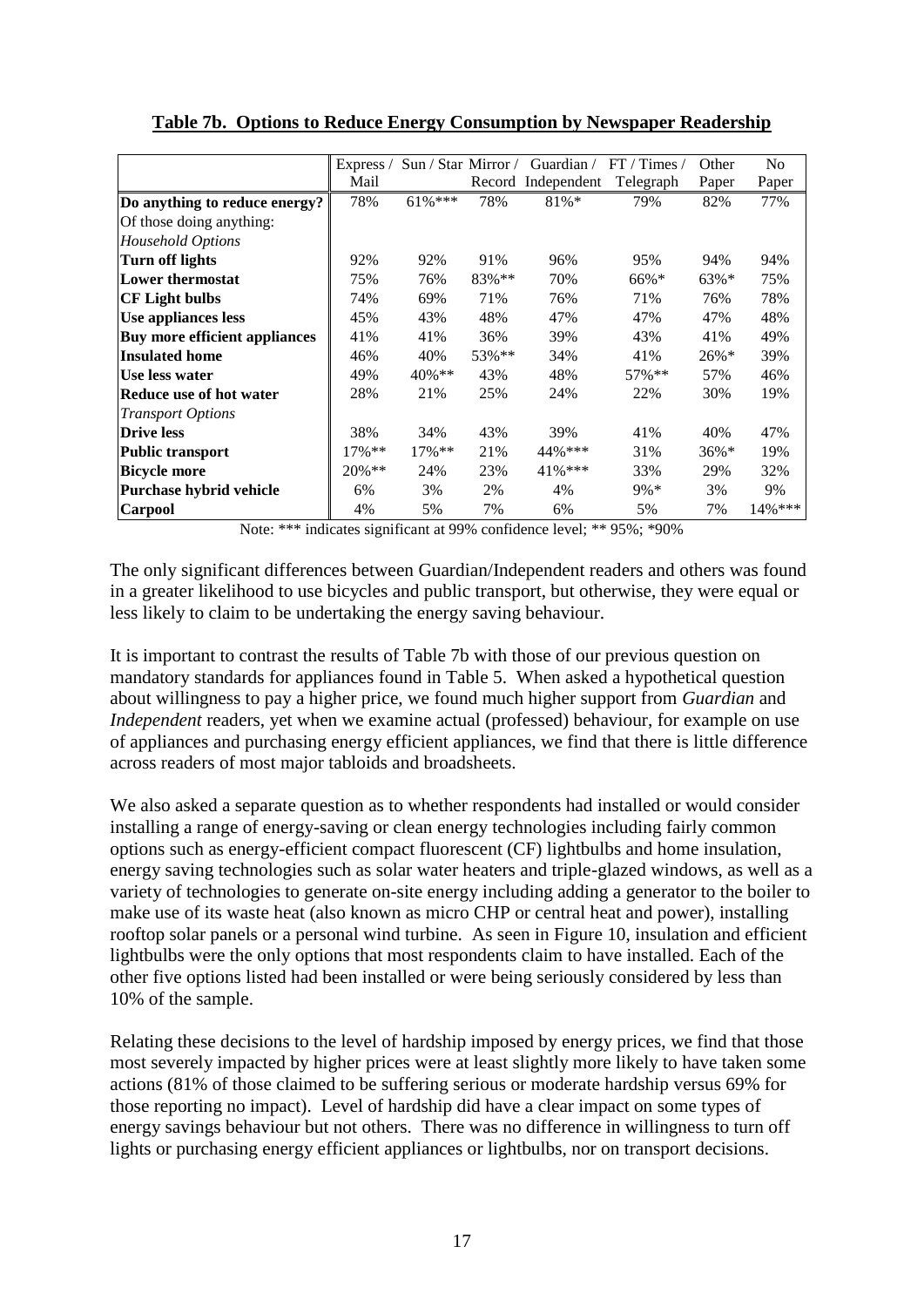There was however a significant relationship with turning down the thermostat, reducing use of appliances and reducing water consumption and hot water use in particular.



**Figure 10. Installation or willingness to install energy-saving equipment or own generation**

There were striking differences across age groups, which might reflect home ownership patterns to some extent or price sensitivity to high up-front capital costs by younger consumers (and the simple fact they have been decision makers for a much shorter period). Only 53% of under-30s have installed high efficiency CF lightbulbs compared to 73% of over 60s; only 37% of under 30s have insulated their homes compared to 59% of 30-44 year olds, 79% of 45-59 year olds and 81% of over 60s. Only 42% of Guardian or Independent readers have installed insulation compared to 72% of Express readers (indeed, all other newspaper readers had an installation rate of 55% and above).

On this same question, it is also interesting to examine the breakdown of those who insisted they "would not consider" installing particular technologies. Here, the oldest age group was least willing to consider installing many of the technologies. The least popular technology was microwind turbines. 62% of over-60's opposed microwind compared to 44-46% for the other age groups. 50% of 60+ would not consider micro CHP compared to 22% of under-30s and 29% of 30-44 year olds. A similar age spread was found for triple glazed windows, where 50% of those over 60 were opposed compared to 27% of under-30s and 33% of 30-44 year olds. Thus, the young were most willing to consider install technologies that few respondents were seriously considering, whereas older respondents actually did install some of the more widely available energy savings options at a much higher rate.

Conservatives were also less likely to support several of the options compared with adherents of other major political parties: 55% of Tories and 46% of Labourites opposed microwind compared to 34% of Lib Dems. Similarly, 43% of Conservative voters would not consider installing rooftop solar panels compared to 34% for Labour and 28% of Liberal Democrats.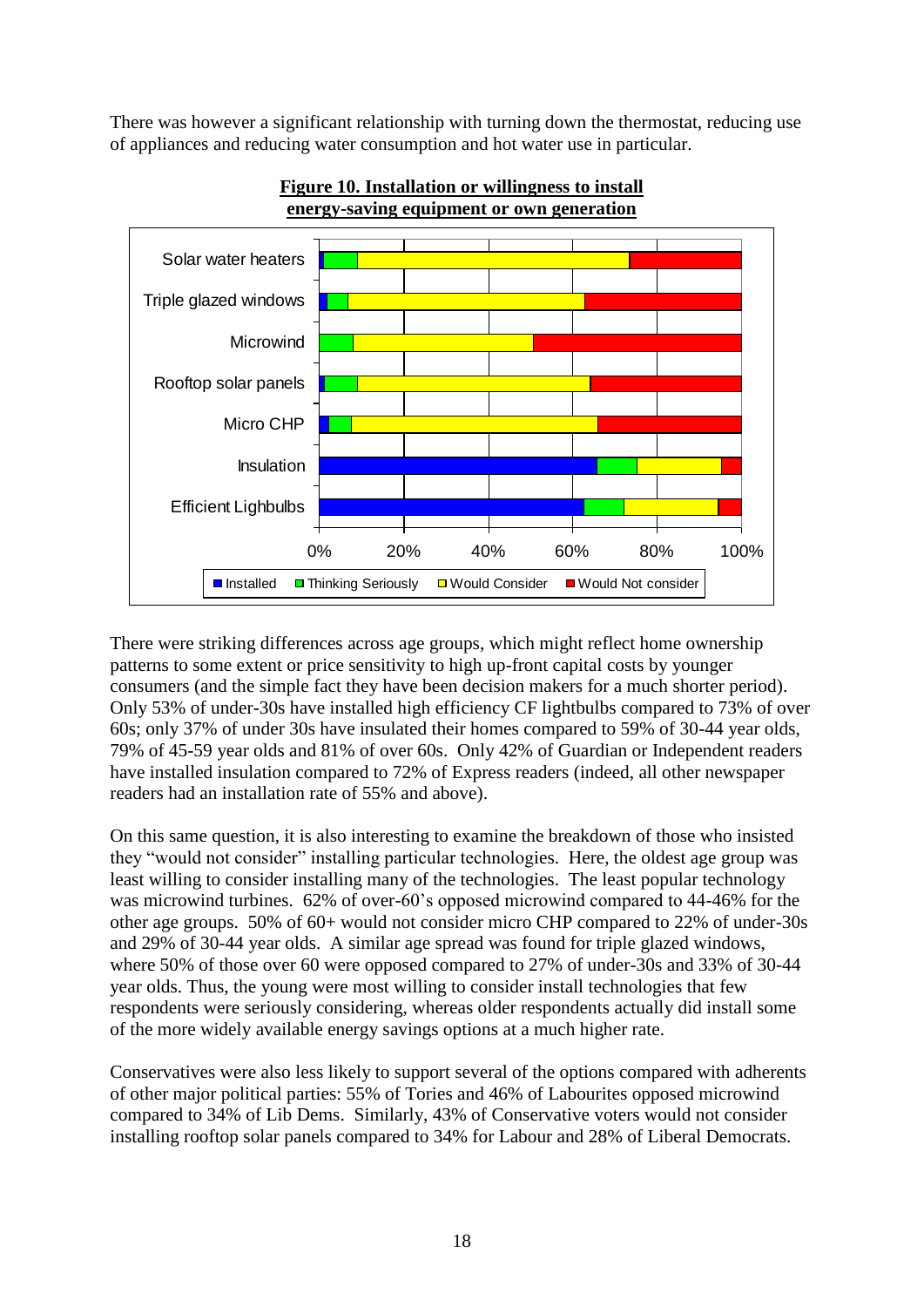### **Conclusions and Next Steps**

On the broad questions of national policy, we found relatively consistent views across most major demographics. We found very strong support for research and development and for renewable sources such as wind energy., whereas support for nuclear power (and the newer concept of capturing carbon dioxide and storing it in underground or in sub-seabed reservoirs) was more divided, although there is a broad recognition of the importance of a portfolio approach to addressing both environmental and energy challenges. On the nuclear question, there is stronger support for building new plants on the site of existing plants than for retrofitting existing plants and especially than building nuclear power plants at new locations.

In identifying the major energy policy challenges, we found greatest concern about the environment and global warming and support for measures such as renewable energy expressed by those groups one might have anticipated at the outset: younger respondents, especially those under 30, Liberal Democrats, which has tried to cast itself as the most environmentally conscious political party, and readers of centre-left broadsheets such as *The Guardian* and *The Independent*. By contrast, older respondents, especially those 60 and over, Conservatives, and readers of the centre-right broadsheets such as the *Financial Times*, *The Times* and *The Daily Telegraph* are less concerned about global warming and more concerned about energy self-sufficiency, more supportive of nuclear power and sceptical of wind. Tabloid readers, particularly *The Sun* and and *The Daily Star*, generally fall into the latter group but pay much less attention to energy and environment issues and are more concerned about fuel prices. There are relatively few gender differences worthy of note other than a generally lower level of interest among women about energy and environment issues and a much lower level of support for nuclear power.

Our findings on age in particular mirror those of Viscusi and Hersch (2005) who also find, using data from a 1999 Eurobarometer, that there is a clear generational effect on support for climate change policies within the European Union. Our findings on party preferences help David Cameron"s efforts to distance his Conservative party from support for nuclear power and to focus on green issues such as global warming as an appeal beyond the party base. On news sources, *The Guardian* and especially *The Independent* have have devoted extensive coverage to environmental concerns in past years and so it is also not suprising to find high levels of awareness and support for action amongst their readers.

The recurrent theme which reappears often in this survey is the disconnect between our role as consumer and citizen. Greater awareness of the nature of the environmental threat and support for policies to encourage renewable energy sources such as wind power does not translate into more environmentally conscious purchasing or energy consuming behaviour.

Clearly the behaviour of older respondents regarding energy savings is not motivated by concern for the environment or climate change. Nor do those relatively small handful or respondents who place environment at the top of the national agenda display notably more "virtuous" energy or environmentally conscious behaviour. The (slightly more than) half of the sample that placed global warming as one of the leading environmental concerns was indistinguishable in terms of either policy views or behaviours from the other half of the sample that did not rate it as a top concern.

In light of our findings, it is perhaps unfortunate that politicians, environmentalists and the public so frequently focus on behavioural change as a major driver of action on climate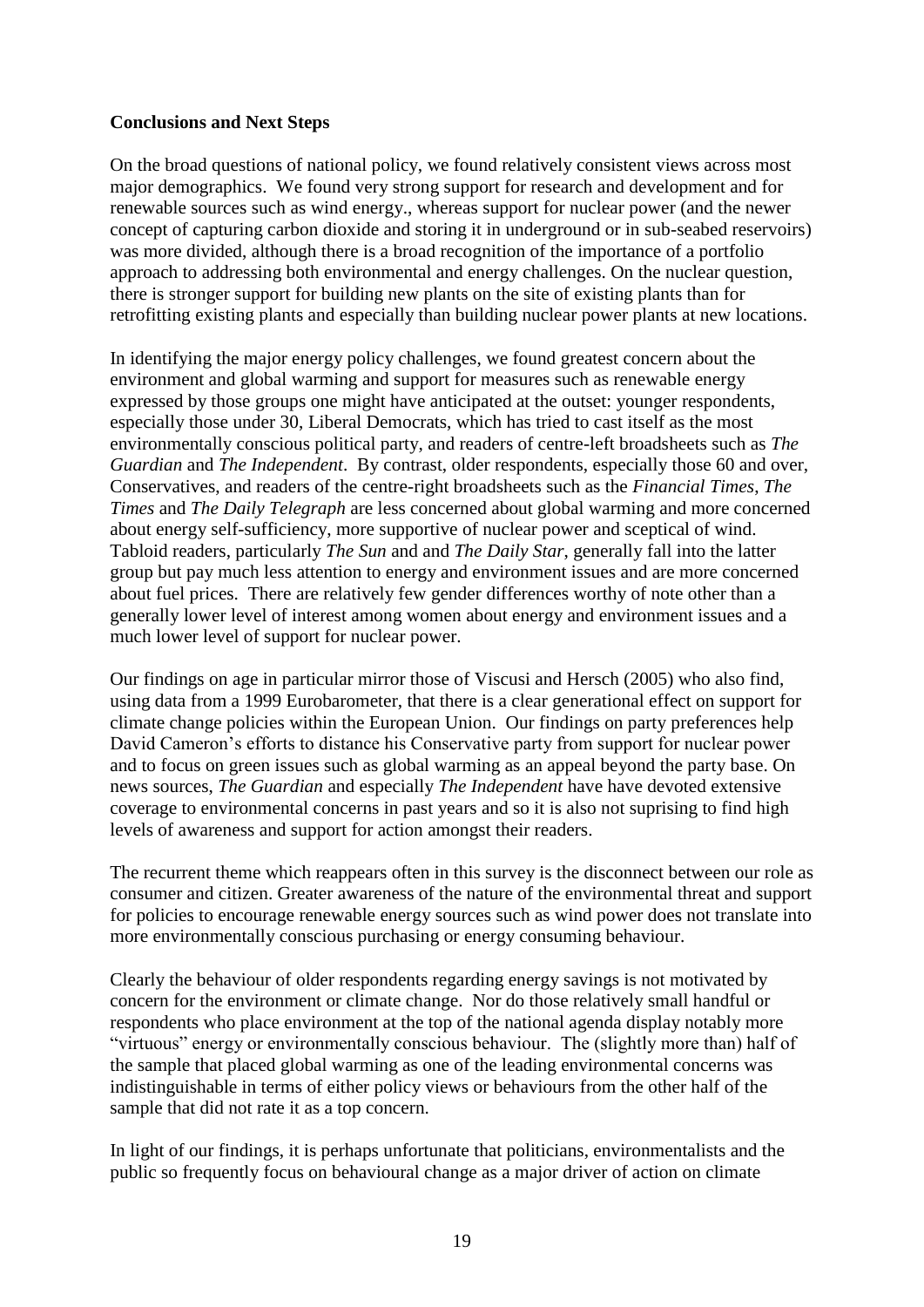change. A recent survey, conducted by MORI for Tyndall/UEA list possible supply and demand actions for tackling climate change. The leading answer was to manage demand through behavioural change (69%), followed by increasing the use of renewable sources (68%) and expanding the use of energy-efficiency technologies (54%). Large-scale lowcarbon options such as nuclear power and CCS were far less popular, as was regulation and taxation to reduce consumption (12%).

Clearly, the favoured options of behavioural change, renewable sources, and energy efficiency are appealing. *The Independent* recently surveyed MPs on their environmental behaviour, and the partial responses indicate, for example, a level of adoption of technologies, such as those listed in Figure 10, at a rate far higher than for the public as a whole (Ellingham, 2006). While laudable, and perhaps the early edge of a very long-term trend, we find little indication that there is any significant relationship between professed behaviour and support for greener policies. Indeed, if there is a bias in the data, one might expect that those claiming greatest concern about the environment and global warming would also be most reluctant to admit the dearth of energy-savings behaviour in their daily lives.

A serious policy to address climate change will need to address individual behaviour by providing clear incentives to change current patterns of behaviour. There is little evidence of switching suppliers on environmental grounds or a willingness to adopt measures other than those that are familiar, relatively low cost and show clear returns on investment such as home insulation, long-lived efficient lightbulbs and basic conservation measures such as lowering the thermostat and turning off lights and appliances While not negligible, the sum of the measures being taken continue to advance us along our current trajectory that depends, essentially, on the level of economic growth and the mix of fuels we use.

There is clearly a public appetite for policy actions to address global warming, but our survey offers a clear indication that relying on self-motivated behavioural change, even (or perhaps especially) among the most earnest and best intentioned, is inadequate to the task. Instead, widespread support for government action would need to be translated into greater financial support for research and development, stronger incentives and clear price signals to effect tangible change.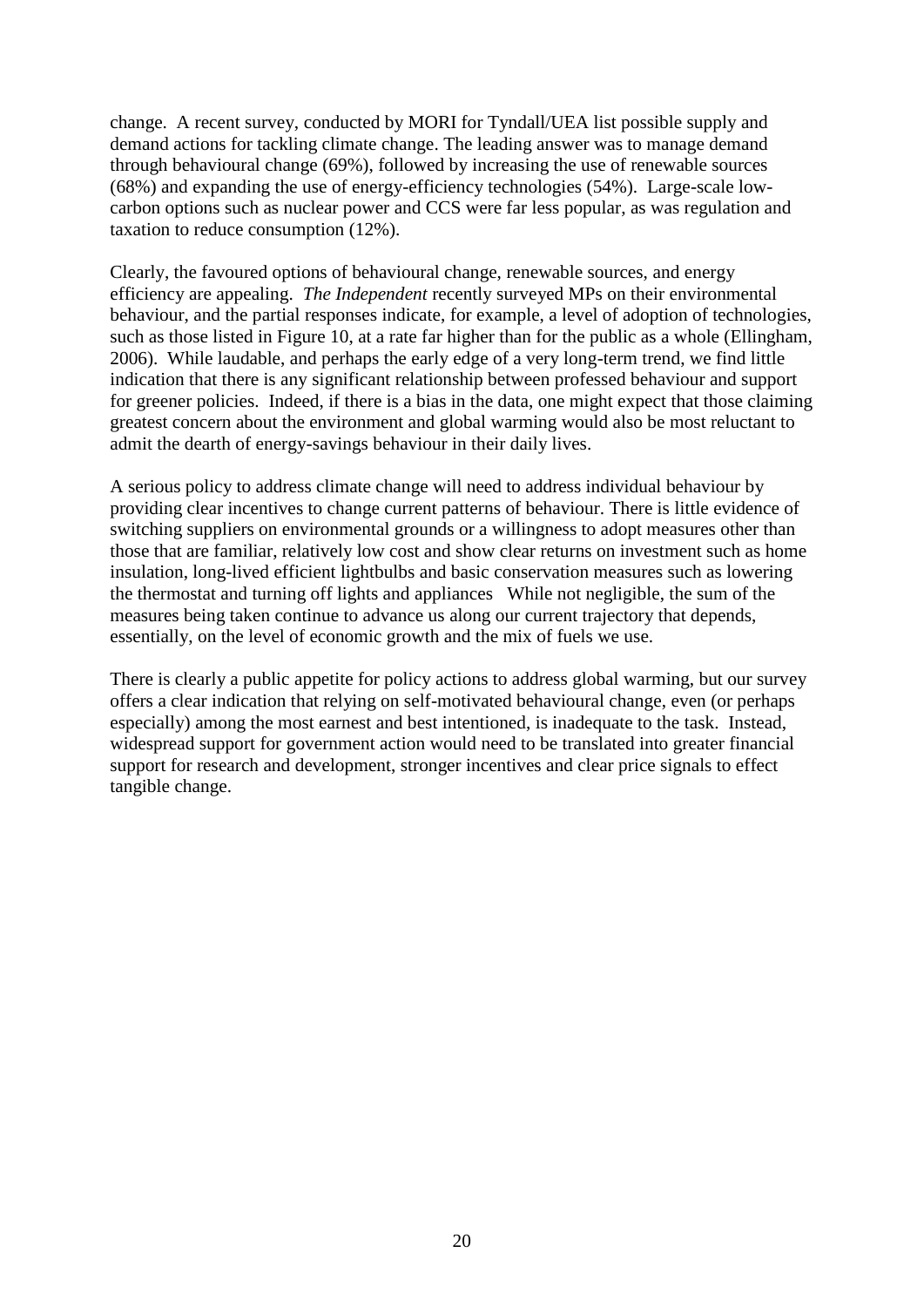## **References**

Curry, T.E., Reiner, D.M., de Figueiredo, M.A., and Herzog, H.J. (2005). "A Survey of Public Attitudes towards Energy and Environment in Great Britain" Massachusetts Institute of Technology, Laboratory for Energy and Environment Report 2005-001 WP. Available at: http://lfee.mit.edu/metadot/index.pl?id=2637&%20isa=Item&amp

Department of Trade and Industry (DTI), 2003. *Our Energy Future - Creating a Low Carbon Economy* (HMSO).

Ellingham, M. (2006). "How Green is Your MP?" *The Independent*, 15 November, Extra 1- 12.

European Commission (2002). "Energy: Issues, Options and Technologies", Special Eurobarometer 169, European Opinion Research Group (EORG), Report EUR 20624.

European Commission (2006). "Attitudes towards Energy", Special Eurobarometer 247/Wave 64.2, Brussels. At: [http://www.ec.europa.eu/public\\_opinion/archives/ebs/ebs\\_247\\_en.pdf](http://www.ec.europa.eu/public_opinion/archives/ebs/ebs_247_en.pdf)

Financial Times (FT) (2006). "Greener than Thou: Environmental Taxes are appetizing but not a free lunch." *Financial Times*, 2 September, p. 8.

Giulietti, M., Waddams, C., and Waterson, M. (2005). "Consumer Choice and Industrial Policy: a study of UK Energy Markets," *The Economic Journal* 115 (October): 949-968

Kellner, P., "Can Online Polls Produce Accurate Findings?" *International Journal of Market Research* 46(3) (2004), Available at: [http://www.yougov.com/yougov\\_website/asp\\_besPollArchives/pdf/YOU\\_internal1.pdf](http://www.yougov.com/yougov_website/asp_besPollArchives/pdf/YOU_internal1.pdf)

Levene, T. (2006) "Power switch websites: Soaring bills may prompt more consumers to seek a better deal," *The Guardian*, 18 March, p. M8.

Ofgem (2006). "Domestic Retail Market Report - March 2006", Ref 110/06, July.

Ofgem (2007). "Energy Billing and Metering: Changing Customer behaviour: Ofgem's response," Ref 22/07, February.

PIPA/Globescan (2006). BBC World Service: 19 Nation Poll on Energy, July. Available at: [http://www.worldpublicopinion.org/pipa/pdf/jul06/Energy\\_Jul06\\_quaire.pdf](http://www.worldpublicopinion.org/pipa/pdf/jul06/Energy_Jul06_quaire.pdf)

Poortinga, W., Pidgeon, N., and Lorenzoni, I. (2006). "Public Perceptions of Nuclear Power, Climate Change and Energy Options in Britain: Summary Findings of a Survey Conducted during October and November 2005", Understanding Risk Working Paper 06-02, School of Environmental Sciences, University of East Anglia. Available at: <http://www.tyndall.ac.uk/publications/EnergyFuturesFullReport.pdf>

Reiner, D.M. (2006), "Public Attitudes towards Carbon Capture and Storage Technologies in Britain," House of Commons Science and Technology Committee, *Meeting UK Energy and Climate Needs: The Role of Carbon Capture and Storage First Report of Session 2005–06,*